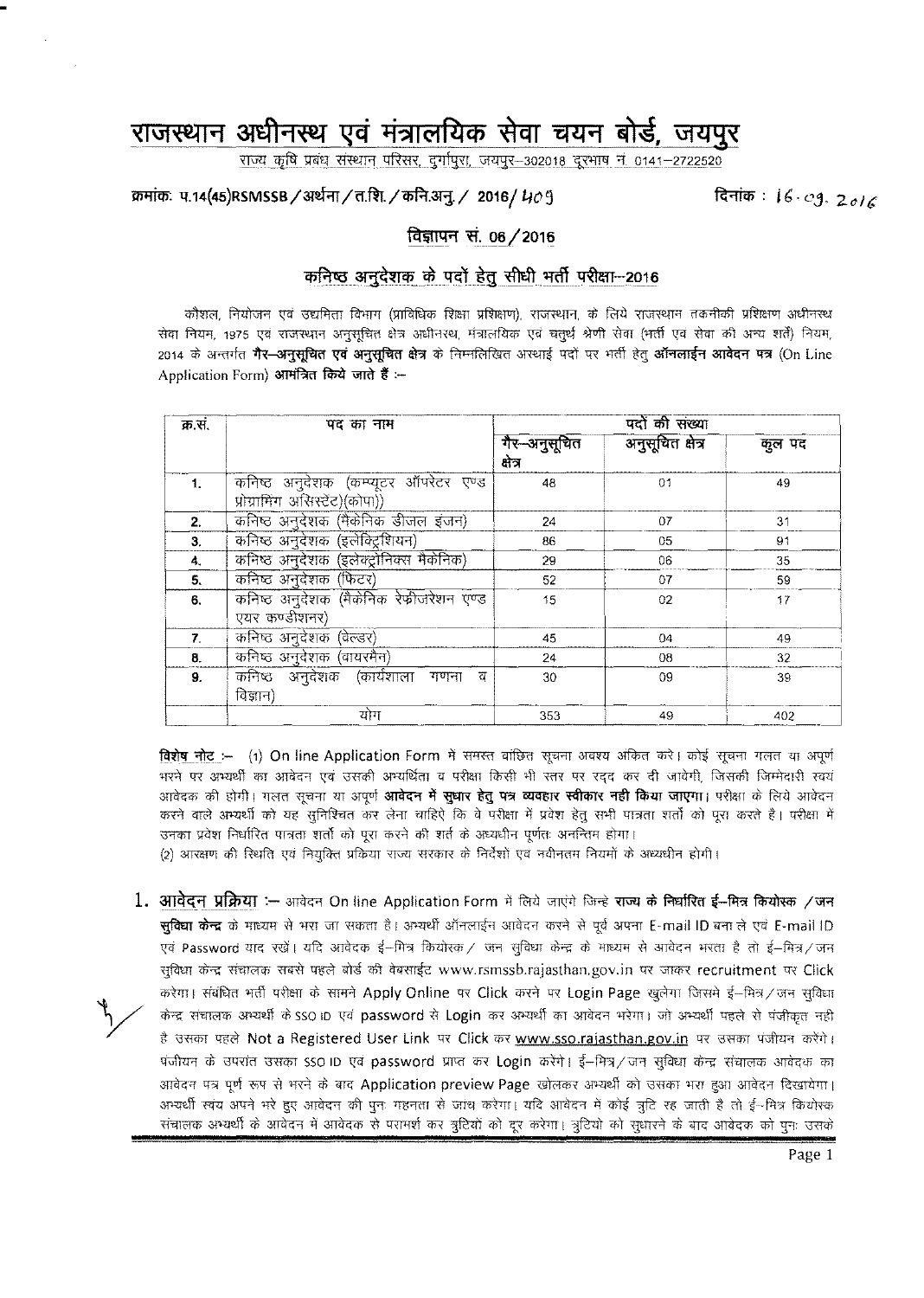आवेदन का Preview दिखाकर यह सुनिश्चित करेगा कि आवेदन पत्र में भरी गई समस्त प्रविष्टियां पूर्ण रूप से सही है। सही--सही आवेदन भरने के बाद Submit पर Click करेगा। इसके बाद आवेदन में कोई संशोधन नही किया जा सकेगा। सम्पूर्ण आवेदन भरने के बाद अपनी श्रेणी के अनुसार निर्धारित परीक्षा शुल्क ई—मित्र कियोरक पर जमा करावें। इस हेतु अभ्यर्थी द्वारा रूपये 30/- (रूपये 20/- आवेदन पत्र भरने हेतु + रूपये 10/- परीक्षा शुल्क जमा कराने हेतु) सेवा प्रदाता को सेवा शुल्क के रूप में देना होगा । आवेदन भरने के बाद अभ्यर्थी ई—मित्र कियो<del>स्क संचालक से भरे हुए आवेदन की हार्ड क</del>ॉपी मय रसीद आवश्यक रूप से प्राप्त करें। आवेदन को Submit करने मात्र से आवेदन भरा हुआ नहीं माना जावेगा। आवेदन Submit करने के बाद फीस जमा होने पर ही ऑनलाईन आवेदन भरा हुआ माना जायेगा। यदि आवेदन Submit करने एवं फीस जमा कराने के बाद भी यदि आवेदन पर Transaction Failed आ रहा है तो आवेदन भरा हुआ नहीं माना जावेगा। ऐसी स्थिति में ई–मित्र हेल्पलाईन नम्बर 0141-2221424 / 2221425 पर सम्पर्क करें । ऑनलाईन आवेदन संबंधी समस्याओं के लिये हेल्पलाईन नम्बर 0294-3057541 पर सम्पर्क  $\sigma$ रें | उपरोक्त प्रकिया से आवेदक स्वयं भी ऑनलाईन आवेदन भर सकता है।

अन्यर्थी अपने SSO ID एवं password से Login करेगे। इसके पश्चात् Dashboard पर Ongoing Recuirtment पर संबंधित परीक्षा के Apply now link पर Click कर अपना आवेदन भरेगे। आवेदन पूर्ण रूप से भरने के बाद Next पर Click करने पर Application preview Page खुलेगा। अभ्यर्थी स्वंय अपने द्वारा भरे गये आवेदन की पुनः गहनता से जांच कर ले तथा यदि कोई त्रुटि रह जाती है तो अभ्यर्थी Update पर Click करके अपने आवेदन में संशोधन कर त्रुटियों को सही कर सकता है। त्रुटियो को सुधारने के बाद आवेदक पुनः अपने आवेदन का Preview देख कर यह सुनिश्चित कर ले कि उनके द्वारा आवेदन पत्र में भरी गई समस्त प्रविष्टियां पूर्ण रूप से सही है। अभ्यर्थी सही–सही आवेदन भरने के बाद Submit पर Click कर अपना आवेदन भरेगे। आवेदक अपना आवेदन Submit करने के बाद OK पर Click *करे*गे। इसके बाद आवेदन में कोई संशोधन नही किया जा सकेगा। OK पर Click करने के बाद Pay Fees का Page खुलेगा। अभ्यर्थी अपनी श्रेणी के अनुसार परीक्षा शुल्क + नेट बैकिंग / ए.टी.एम. कम डेबिट कार्ड / क्रेडिट कार्ड / ई-मित्र के माध्यम से जमा करवा सकता है। आवेदन भरने के बाद अभ्यर्थी आवेदन की हार्ड कॉपी मय रसीद आवश्यक रूप से प्राप्त करें। यदि आवेदन Submit करने एवं फीस जमा कराने के बाद भी यदि आवेदन पर Transaction Failed आ रहा है तो आवेदन भरा हुआ नहीं माना जावेगा। ऐसी स्थिति में ई-मित्र हेल्पलाईन नम्बर 0141-2221424 *I* 2221425 पर सम्पर्क करें । ऑनलाईन आवेदन संबंधी समस्याओं के लिये हेल्पलाईन नम्बर 0294-3057541 पर सम्पर्क करें। आवेदन की रसीद अभ्यर्थी को ई—मेल / एसएमएस के माध्यम से प्राप्त होगी। **हाथ से भरे आवेदन—पत्र किसी भी रूप** से चयन बोर्ड द्वारा स्वीकार नहीं किये जावेंगे।

- नोट:--
- 1. आवेदक अपना ऑनलाइन आवेदन पत्र अंतिम रूप से भरने से पूर्व उसकी प्रविष्टियों से आश्चस्त हो लें कि सभी प्रविष्टियां सही-सही भरी गई है। आवेदक द्वारा आवेदन में भरी गई प्रविष्टियों को ही सही मानकर आगे की कार्यवाही की जावेगी। आवेदक आवेदन पत्र को ध्यानपूर्वक भरें। **एक बार आवेदन भरने के बाद उसमें रही किसी भी प्रकार की त्रुटि को** संशोधित करने की अनुमति नहीं दी जायेगी।
- 2. अभ्यर्थी ऑनलाइन आवेदन भरने के उपरान्त रसीद आवश्यक रूप से प्राप्त कर लें।
- आवेदक यह ध्यान दें कि ऑनलाईन आवेदन के उपरान्त उन्हे आवेदन-पत्र कमांक आवश्यक रूप से उपलब्ध होगा और यदि आवेदन--पत्र कमांक (एप्लीकेशन आई.डी.) अंकित या प्राप्त नहीं हुआ है, तो इसका अर्थ यह है कि उसका आवेदन--पत्र जमा नही हुआ है। आवेदक आवेदन प्रपत्र के preview को आवेदन submit न मानें।
- नहीं हुआ है। आवेदक आवेदन प्रपत्र के preview को आवेदन submit न मानें।<br>4. कृपया ऑनलाइन आवेदन—पत्र भरने से पूर्व बोर्ड की बेवसाइट पर उपलब्ध इस विज्ञप्ति एवं अभ्यर्थियों के लिये आवेदन व परीक्षा संबंधी सामान्य दिशा—निर्देशो का ध्यान पूर्वक अध्ययन कर लें। इस विज्ञप्ति एवं उक्त दिशा—निर्देशो को ध्यान में रखकर ही ऑनलाइन आवेदन भरें।
- $2.$   $\frac{1}{10}$ सा शुल्क आवेदक अपनी श्रेणी के अनुरूप निम्नानुसार परीक्षा शुल्क **राज्य के निर्धारित ई—मित्र कियोस्क या जन सुविधा** केन्द्र (C.S.C.) के माध्यम से चयन बोर्ड को भेजे।
	- (क) सामान्य वर्ग व कीमीलेयर श्रेणी के अन्य पिछड़ा वर्ग / विशेष पिछड़ा वर्ग के आवेदक हेलु रूपये 850/-
	- (ख) राजस्थान के नॉन कीमलेयर श्रेणी के पिछड़ा वर्ग/विशेष पिछड़ा वर्ग के आवेदक हेतु रूपये 450/-
	- (ग) समस्त विशेष योग्यजन तथा राजस्थान के अनुसूचित जाति / अनुसूचित जनजाति के आवेदक हेतु **रूपये 350/-**

नोट $-$ 

- 1. आवेदकों की सुविधा के लिये राज्य के समस्त **ई-मित्र कियोस्क** तथा जन सुविधा केन्द्र (C.S.C) की सूची बोर्ड की बेवसाइट पर उपलब्ध है।
- 2. राजस्थान राज्य से भिन्न अन्य राज्यों के अनुसूचित जाति /अनुसूचित जनजाति /अन्य पिछड़ा वर्ग / विशेष पिछड़ा वर्ग के अभ्यर्थियों को सामान्य वर्ग का अभ्यर्थी माना जायेगा। अतः ऐसे आवेदकों को सामान्य अभ्यर्थियों के लिए निर्धारित परीक्षा शुल्क देना होगा।
- 3. फीस एक बार जमा होने पर वापिस नहीं लौटाई जायेगी।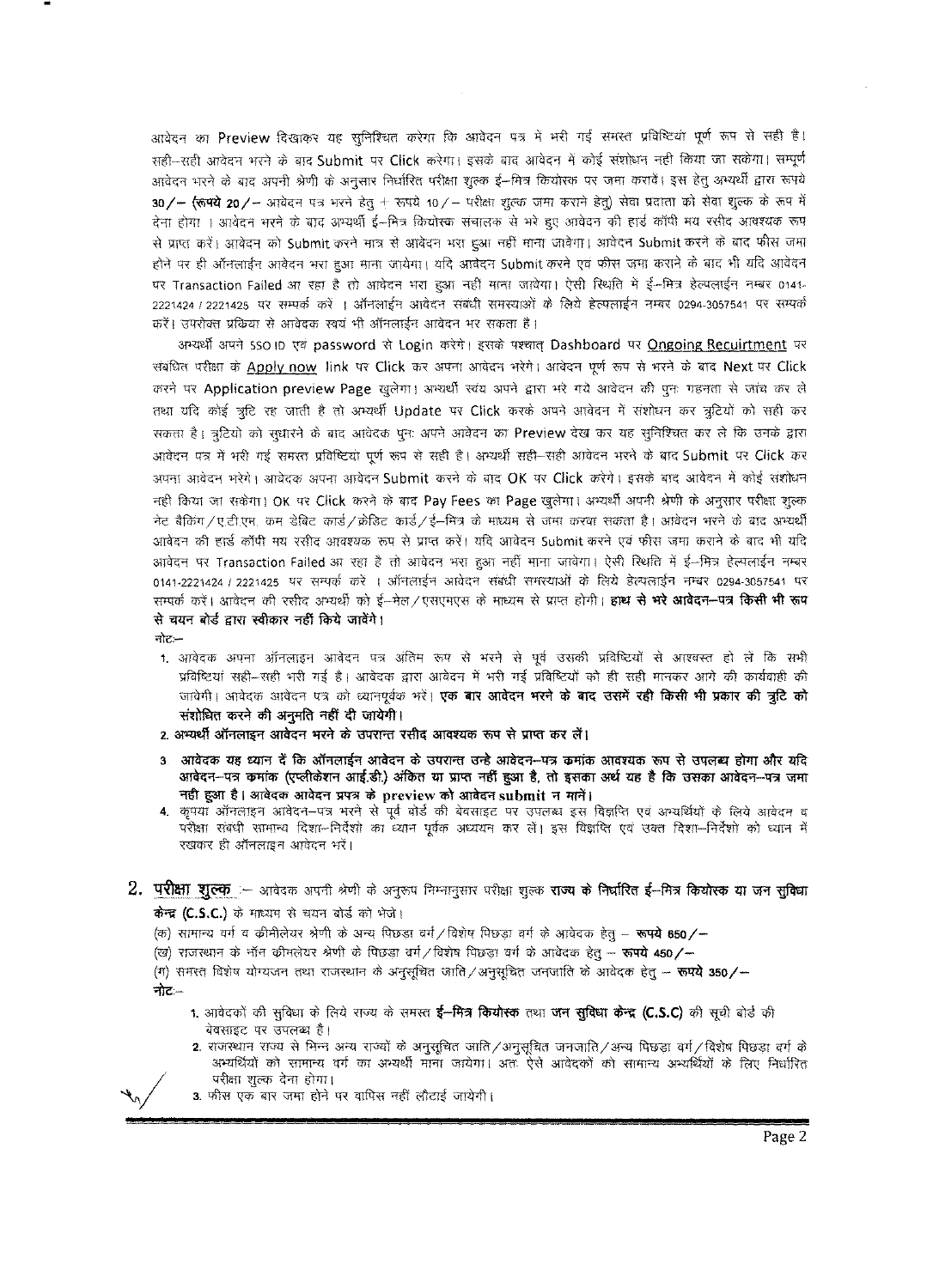- 4. फीस जिस श्रेणी की जमा कराई जाती है, अभ्यर्थी को उसी श्रेणी का माना जायेगा। बाद में अभ्यर्थी की श्रेणी में परिवर्तन नहीं किया जायेगा।
- 3. प्रवेश<sub>.</sub> पत्र:- बोर्ड द्वारा समस्त अभ्यर्थियों को बेवसाइट के माध्यम से ही आनॅलाइन प्रवेश-पत्र जारी किये जाएंगे और चयन बोर्ड द्वारा डाक से कोई भी प्रवेश पत्र नहीं भेजा जाएगा। बेव–साइट पर प्रवेश–पत्र जारी किये जाने की रहवना परीक्षा की तिथि द्वारा डाक स काइ भा प्रवंश पत्र नहा भजा जाएगा। बव–साइट पर प्रवंश–पत्र जारा क्रिय जान का सूचना पराक्षा क<br>निर्धारित होने के उपरान्त समाचार पत्रों एवं बोर्ड की बेवसाईट के माध्यम से जारी की जाएगी। अभ्यर्थी अपना प्रवेश–पत्र बे से प्राप्त करने हेतु **आवेदन पत्र कमांक** एवं जन सुविधा केन्द्र (C.S.C) पर फीस जमा कराने का टोकन नम्बर ध्यान मे रखे। <sup>~</sup> <sup>~</sup> -c;d <sup>~</sup> *<iT* u:rr-l -q <sup>~</sup> sU ~-l:f5! ~ ~ 3R<l'-lt ciJ ~-Trc1~ **(E-mail 10)** -c;d मोबाइल नम्बर पर एस.एम.एस. के माध्यम से भेजी जा सकती है।

### 4. *\_\_ क***निष्ठ अनुदेशक के रिक्त पदों का वर्गवार आरक्षण का विवरण :-**

### (1) कनिष्ठ अनुदेशक (कम्प्यूटर ऑपरेटर एण्ड प्रोग्रामिंग असिस्टेंट)(कोपा))

|  |  |  | पद कोड संख्या–01 |
|--|--|--|------------------|
|--|--|--|------------------|

|                    | কুল<br>भद |               | सामञ्च                   |                          |                              |              | -अनुसूचित जाति - |                                  |                          |                |                                  | ं अनुसूचित जनजाति । |                                               |                                                              |                               | अन्य पिछड़ा वर्ग |                    |        | विशेष विख्ञा वर्ग                                              |         |                          |          |               |                       | शैतिज्ञ अख़्ताण    |                        |
|--------------------|-----------|---------------|--------------------------|--------------------------|------------------------------|--------------|------------------|----------------------------------|--------------------------|----------------|----------------------------------|---------------------|-----------------------------------------------|--------------------------------------------------------------|-------------------------------|------------------|--------------------|--------|----------------------------------------------------------------|---------|--------------------------|----------|---------------|-----------------------|--------------------|------------------------|
|                    |           | -<br>≂<br>100 | 巼<br>訾<br>$\overline{D}$ | 反<br>邕                   | _<br>٠.<br>Av<br><b>SALE</b> | $\sim$<br>÷. | 砻<br>뢵           | <b>Free</b><br>ैय<br>ÎФ.<br>- 25 | person in<br>厦<br>परित्य | 5<br>信用        | <br>تناثر<br>ື<br>$\cdots$       |                     | $P_{\text{max}}$<br>ber-<br>l۷<br>۳<br>₩<br>ğ | 57<br>$\ddot{\phantom{1}}$<br>$\overline{ }$<br>$\pm 1$<br>益 | 5,644<br>٤Ŀ<br>訾<br>缸         | ीज<br>亳<br>$-$   | m.<br>Ъ۶<br>m<br>Ē | ٠<br>듮 | <b>TWA</b><br>阣<br>盔<br>$\ddot{\phantom{1}}$<br>$\overline{v}$ | क्रियां | $P-1$<br>ţ<br>34<br>w.   |          | विशेष योग्यजन |                       | भूरतपूर्व<br>सैनिक | <b>STORE</b><br>िलाड़ी |
|                    |           |               | ्म<br>स                  |                          |                              |              | <br>∟.<br>ь.     |                                  |                          |                | $\overline{a}$<br><br><b>TVY</b> |                     |                                               |                                                              | ÷.<br>$\ddot{ }$<br>÷<br>ريدو |                  |                    |        | έ<br>e.<br>÷                                                   |         |                          | B.<br>ιv | H             | LD/<br>$\mathbb{C}^p$ |                    |                        |
| गैर-अनुसुचित<br>জন | 48        | 15            | 05                       | 01                       | <b>WA</b>                    | 06           | 02               | $\cdots$                         | <b>STATE</b>             | 05             | 02                               | <b>STATE</b>        | $-$                                           | 07                                                           | 03                            | $\cdots$         | $\sim$             | 02     | $\sim$                                                         | $\sim$  | $\overline{\phantom{a}}$ | $\sim$   | $\sim$        | 02                    | 06                 |                        |
| अनुसूचित क्षेत्र   | -01       | 01            | --                       | $\overline{\phantom{a}}$ | <b>TWAN</b>                  | <b>SHAMP</b> | $\sim$           | -                                | <b>Service</b>           | <b>Service</b> | -                                | <b>Seattle</b>      | $\sim$                                        | -                                                            | 1.1111                        | سد               | $\sim$             | $\sim$ | $\sim$                                                         | $\sim$  | $-1$                     |          | $\sim$        | $\sim$                | $\sim$             | --                     |

### (2). कनिष्ठ अनुदेशक (मैकेनिक डीजल इंजन)

### पद कोड संख्या-02

|                         | জুল<br>UC. |    | सामग्रन्थ               |        |                           |         | अनुसूचित जाति            |                 |             |             |         | -अनुसूचित जनजाति  |                    |               | अन्य पिछाड़ा बर्ग                  |                          |                |                              |                | विशेष विख्छा वर्ग        |                                       |                |                | शैविज अध्वापा   |                   |                  |
|-------------------------|------------|----|-------------------------|--------|---------------------------|---------|--------------------------|-----------------|-------------|-------------|---------|-------------------|--------------------|---------------|------------------------------------|--------------------------|----------------|------------------------------|----------------|--------------------------|---------------------------------------|----------------|----------------|-----------------|-------------------|------------------|
|                         |            | P. | $\mathbf{r}$<br>ģù<br>÷ | 辰<br>Æ | æ<br>ಸಿ<br>访<br>Sie.<br>毊 | హ<br>öi | 讆                        | Æ.              | "<br>₩<br>ë | $5 - 18112$ | 偟<br>E  | -<br>œ            | m<br>べ<br>Marian C | 带<br>le.<br>È | ٠.<br>厄<br>쑏<br>47<br>÷            |                          | è              | 5<br>$\sim$<br>×<br>÷<br>'n. | İΣ<br>쏱<br>习   | s<br>Ë                   | 100<br>$\mathbf{r}$<br>Ř,<br>-<br>16. |                | विशेष योग्यजन  |                 | -मुल्लूच<br>रोनिक | उत्कर!<br>िशलाही |
|                         |            |    | bor-<br>м.              |        |                           |         | ະ<br>$\ddot{}$           |                 | ÷.          |             | 臣       |                   |                    |               | Sea.<br>$\blacksquare$<br>TH-<br>帯 |                          | <b>MY</b>      |                              | Е<br>w.<br>w   |                          | ç.                                    | B/<br>LV.      | Ш              | 1 Di<br>CD<br>◟ |                   |                  |
| गैर–अनुसुचित<br>क्षेत्र | 24         | 10 | 02                      | 01     | $-10.01$                  | 05      | 01                       | $\sim$          | 1981        | 03          | $^{01}$ | <b>COLLECTION</b> | 14444              | 1 Mar         | $\cdots$                           | $\sim$                   | <b>Service</b> | 91                           | $\sim$         | 1.11                     | <b>COLL</b>                           | $1 - 1$        | $\sim$         | $^{\circ}$      | 03                | <b>Address</b>   |
| अनुसूचित क्षेत्र        | 07         | 03 | 01                      | $\sim$ | محد                       | $\sim$  | $\overline{\phantom{a}}$ | <b>Security</b> | $\cdots$    | -           | 03      | $\sim$            | $\sim$             | -             | $\mathbf{a}$                       | $\overline{\phantom{a}}$ | $\sim$         | -                            | <b>Address</b> | $\overline{\phantom{a}}$ |                                       | <b>Service</b> | <b>Service</b> | $\sim$          | $\sim$            | $\ddotsc$        |

### (3). **कनिष्ठ अनुदेशक (इलेक्ट्रिशियन)**

### पद कोड संख्या-03

|                             | जुल<br>गर |                | सम्मान्य     |                          |                      |        | अनुसूचित जाति  | <b>Channel Modern Comment Comme</b> |                          |        | - अनुसूचित जनजाति -                      |                    |             |            |                       | -अन्य पिछड़ा वर्ग |                                                |            | विशेष विछडा वर्ग                        |                         |                                              |          |               | लैनिज अस्क्षण                |                  |                                     |
|-----------------------------|-----------|----------------|--------------|--------------------------|----------------------|--------|----------------|-------------------------------------|--------------------------|--------|------------------------------------------|--------------------|-------------|------------|-----------------------|-------------------|------------------------------------------------|------------|-----------------------------------------|-------------------------|----------------------------------------------|----------|---------------|------------------------------|------------------|-------------------------------------|
|                             |           |                | 些            | Æ                        | 云<br>ю<br>्<br>इंग्ल | ×<br>隘 | ь.<br>ے<br>hu. | $\mathbf{A}$<br>⊶<br><br>đ.         | 蒜<br>x.<br>٠.<br>Æ       | E<br>Ē | $\lambda$<br>陀<br>ę<br>ನ<br><b>Since</b> | $\cdots$<br>ਲ<br>Æ | 奁           | <br>m<br>Е | <br>Ë<br>27           | 47.               | $\overline{\phantom{a}}$<br><b>Color</b><br>È. | kτ<br>卮    | $\sim$<br>٣                             | 厚<br>Æs<br><b>Serie</b> | $\sim$<br>$\overline{ }$<br>Same.<br>۰<br>ĸ. |          | विशेष साम्यसन |                              | भूतपूर्व<br>22.5 | उत्कृष्ट<br>ीतलाडी                  |
|                             |           |                | m.<br>$\sim$ |                          |                      |        | い              |                                     |                          |        | <b>Sim</b><br>Ë.<br>$\ddot{}$            |                    |             |            | n.<br>⊢.<br>$\ddotsc$ |                   |                                                |            | a is<br>243<br>Sec.<br>$\ddot{ }$<br>sa |                         | <b>Cancer</b><br>$\overline{\phantom{a}}$    | 87<br>Lν | НI            | 1.0 <sub>2</sub><br>$1 - 13$ |                  |                                     |
| - गेर-अनुसुवित<br>- क्षेत्र | 86        | 28             | 09           | 03                       | $\sim$               | 12     | O <sub>3</sub> | 01                                  | <b>TITLE</b>             | 10     | оз                                       | 01                 | <b>Sec.</b> | 09         | 03                    |                   | $\cdots$                                       | 03         | 01                                      | <b>STAR</b>             | $\cdots$                                     | -        | $\sim$        | -03                          | .<br>10.         | <b>Deadline Consultation</b><br>-01 |
| अनुसूचित तेत्र              | 05        | 0 <sub>0</sub> | $\sim$       | $\overline{\phantom{a}}$ | and a                | $\sim$ |                | <b>Bally</b>                        | $\overline{\phantom{a}}$ | 02     | $\sim$                                   | 15.01              | 1000        | $\sim$     | <b>Service</b>        | <b>Service</b>    | <b>COM</b>                                     | <b>ALC</b> | $\overline{\phantom{a}}$                | -                       | --                                           | $\cdots$ | $\sim$        | $\sim$                       | $\sim$           | $\sim$                              |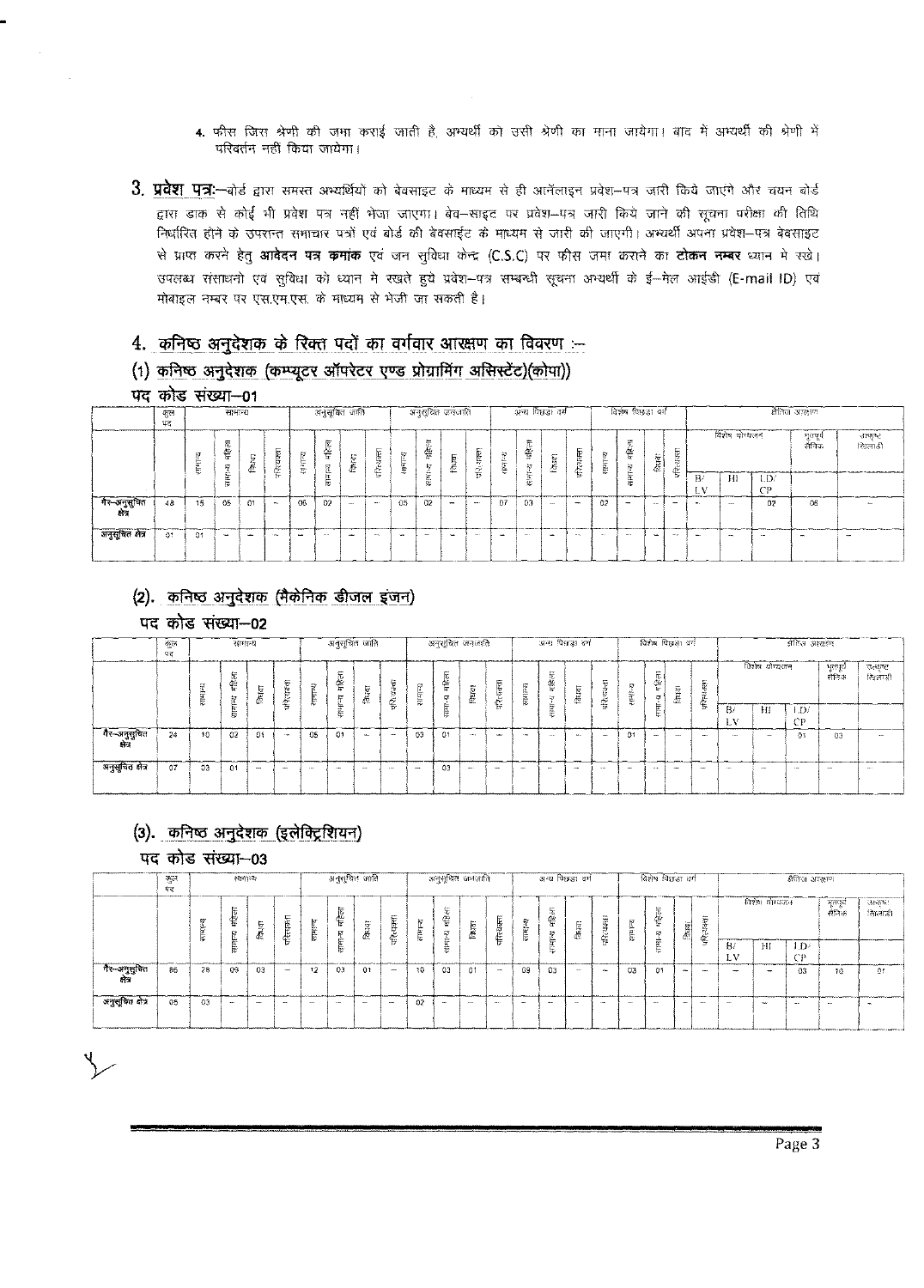### (4) कनिष्ठ अनुदेशक (इलेक्ट्रोनिक्स मैकेनिक)

पद कोड संख्या-04

|                        | कुल<br>पद |                          | सामान्ध       |                   |                          |              |                    | अनुरायित जाति |                 |          |                          | अनुसूचित जनजाति |        |         | अन्य पिछड़ा वर्ग         |          |              |            |              | विशेष पिछड़ा वर्ग |                    |             |                          | क्षेतिज आक्षाण |                          |                     |
|------------------------|-----------|--------------------------|---------------|-------------------|--------------------------|--------------|--------------------|---------------|-----------------|----------|--------------------------|-----------------|--------|---------|--------------------------|----------|--------------|------------|--------------|-------------------|--------------------|-------------|--------------------------|----------------|--------------------------|---------------------|
|                        |           | кJ<br>یشیل<br>ւ.         | Ħ<br>ч÷<br>ъ. | 5<br>70<br>$\sim$ | F<br>۰u<br>15<br>ю<br>毫  | Я<br>÷.<br>Ę | c.<br>в.<br>华<br>Ñ | hw<br>œ       | <b>CO</b><br>ď. | r.<br>E. | 亝                        | ेल              | Ŀ      | ю<br>ļ. | ю<br>窑<br>εy             | 差        | ë            | æ          | 쓶            | 筍<br>Ĉ            | E<br>n.<br>75<br>¢ |             | विशेष योग्यजन            |                | भूमक<br>सनिक             | उत्कृष्ट<br>रिंगलाई |
|                        |           | $\overline{\phantom{a}}$ | π.            |                   |                          |              | -<br>ы             |               |                 |          | 틊                        |                 |        |         | b.<br>듩                  |          | $\mathbf{z}$ |            | सम्बन्ध      |                   |                    | B/<br>L٧    | Ħ                        | LD/<br>СP      |                          |                     |
| र्गर-अनुसुचित<br>केत्र | 29        | 09                       | 03            | $\sim$            | $\overline{\phantom{a}}$ | 05           | 01                 | $\sim$        | $\sim$          | 03       | 01                       | <b>AAA</b>      | MAY.   | 05      | 01                       | $\cdots$ | $-$          | 01         | w-           | <b>MALL</b>       | معمر               | <b>STEP</b> | $\overline{\phantom{a}}$ | 01             | -03                      | <b>AAA</b>          |
| अनुसूचित क्षेत्र       | 06        | 03                       | 01            | $\mathbf{m}$      | which is                 | Mar.         | المعار             | -44           | $\overline{a}$  | 02       | $\overline{\phantom{a}}$ | $\sim$          | $\sim$ | $\sim$  | $\overline{\phantom{a}}$ | -        | <b>ALC:</b>  | <b>MAY</b> | $\mathbf{v}$ | -                 | $\sim$             | -           | 44                       | 150            | $\overline{\phantom{a}}$ | <b>AND</b>          |

### (5) कनिष्ठ अनुदेशक (फिटर)

पद कोड संख्या-05

|                         | কলে<br>पद |                   | सामान्य               |              |                                      |            | -अनुसूचित जाति- |                                         |                              |                                                                                                                                                                                                                                      |                  | -अनुसूचित जनजाति - |                          |                |                                               | अन्य गिछड़। वर्ग      |                            |                          | विशेष पिछड़ा वर्ग          |    |                         |                   |               | क्षेतिज आरक्षण |                  |                   |
|-------------------------|-----------|-------------------|-----------------------|--------------|--------------------------------------|------------|-----------------|-----------------------------------------|------------------------------|--------------------------------------------------------------------------------------------------------------------------------------------------------------------------------------------------------------------------------------|------------------|--------------------|--------------------------|----------------|-----------------------------------------------|-----------------------|----------------------------|--------------------------|----------------------------|----|-------------------------|-------------------|---------------|----------------|------------------|-------------------|
|                         |           | R<br>$\cdot$<br>E | 垒<br>$\boldsymbol{z}$ | 蒜<br>Æ<br>-- | <b>CON</b><br>ben.<br>र्रु<br>ಸ<br>Ę | 罗<br>ŗ     | ٣<br>华<br>ಞ     | 辱<br>$\overline{\phantom{a}}$<br>启<br>∽ | $\mathbf{H}$<br>Ę<br>परित्यः | ಸ್<br>낲<br>Ē                                                                                                                                                                                                                         | 卮<br>些<br>做<br>÷ | 医腹膜                | 姫<br>崔                   | 停<br>MA.<br>医带 | $\overline{\phantom{a}}$<br>恕<br>磐<br>豆<br>⊷. | $\sim$<br>巨<br>Æ<br>╙ | t.<br>89.<br>ie-<br>परित्य | ю<br>白豆                  | ٠<br>سنة<br>ترا<br>訾<br>Ē. | 51 | $m =$<br>ic.<br>٧,<br>ŧ |                   | विशेष योग्यजन |                | भूतपूर्व<br>सनिक | -36696<br>रितलाडी |
|                         |           |                   | $\sim$                |              |                                      | ÷          | 춘               |                                         |                              |                                                                                                                                                                                                                                      | 巼                |                    |                          |                | m<br>策                                        |                       |                            |                          | 臣<br>π.                    |    | 鲁                       | B.<br>LV.         | H1            | LD/<br>CP      |                  |                   |
| गैर-अनुसूचित<br>क्षेत्र | 52        | 18                | 05                    | 02           | <b>MAG</b>                           |            | 02              |                                         | $A \rightarrow B$            | 08                                                                                                                                                                                                                                   | $^{03}$          | $\sim$             | $\overline{\phantom{a}}$ | O <sub>3</sub> | A5                                            | 555                   | $-1$                       | 02                       | $\sim$                     | -  | <b>Service</b>          | <b>CONTRACTOR</b> | $-2$          | 02             | 06               | 01                |
| अनुसूचित क्षेत्र        | 07        | 03                | 01                    | $-$          | $-$                                  | <b>SPE</b> | <b>Septime</b>  | -                                       | 15.99                        | <b>The Contract of the Contract of the Contract of the Contract of the Contract of the Contract of the Contract of the Contract of the Contract of the Contract of the Contract of the Contract of the Contract of the Contract </b> | 03               | $-1$               | $\sim$                   | -              | $-$                                           | $-$                   | $\frac{1}{2}$              | $\overline{\phantom{a}}$ | 2000                       |    | $\mathbf{m}$            | $\rightarrow$     | <b>START</b>  | -              | -                | -                 |

### (6) कनिष्ठ अनुदेशक (मैकनिक रेफीजरेशन एण्ड एयर कण्डीशनर)

पद कोड संख्या-06

|                         | જુલ<br>घट |             | सामान्य                            |                          |                |                          | अनुसूचित उत्तति |                          |                        |           |                           | -अनुसूचित जगजाति - |        |        | अन्य पिछडा वर्ग |                |                              |                          |              | विशेष विछड़ा वर्ग |                |            |               | क्षेतिज आरक्षण           |                  |                          |
|-------------------------|-----------|-------------|------------------------------------|--------------------------|----------------|--------------------------|-----------------|--------------------------|------------------------|-----------|---------------------------|--------------------|--------|--------|-----------------|----------------|------------------------------|--------------------------|--------------|-------------------|----------------|------------|---------------|--------------------------|------------------|--------------------------|
|                         |           | 20.5<br>in. | .<br>¢<br>32<br>刁<br><b>Select</b> | $\sim$<br>ĥч<br>æ<br>    | W.<br>afère    | w<br>isler.              | Mar.<br>磐       | <b>Section</b><br>विध्या | r.<br>$\sim$<br>後<br>ŧ | सम्बद     | œ<br>ው<br><b>AND</b><br>勾 | Ō.                 | 喜      | eliale | AM.<br>iτ<br>窖  | 83             | er en a<br>芯<br>Хr<br>न<br>म | ĸ<br>4HL)                | Ħ.<br>磐<br>₹ | 反応                | 巼<br>परिस्थान  |            | विशेष योग्यजन |                          | भूतपूर्व<br>सनिक | তকেছ:<br>रिग्लाड         |
|                         |           |             | -<br>-33                           |                          |                |                          | ــ<br>÷<br>₩    |                          |                        |           | -30<br>₩                  |                    |        |        | सामान्य         |                |                              |                          | ÷<br>ŧ       |                   |                | B/<br>Ł٧   | ΗΙ            | LD/<br>mв                |                  |                          |
| गेर-अनुसुचित<br>क्षेत्र | 15        | 07          | 02                                 | $\overline{\phantom{m}}$ | man.           | 02                       | $\sim$          | -                        | 1979                   | 02        |                           | $100 - 100$        | $\sim$ | 02     | <b>Service</b>  | <b>Service</b> | $-$                          |                          | $-$          |                   | <b>DOM:</b>    | <b>AMP</b> | $-$           | 01                       | 01               | <b>CANAL</b>             |
| अनुसूचित क्षेत्र        | 02        | 02          | $\cdots$                           | $\cdots$                 | $\overline{a}$ | $\overline{\phantom{a}}$ | --              | ست                       | .                      | <b>AM</b> | $\overline{\phantom{a}}$  | $\sim$             | AP.    | $\sim$ | $\sim$          | $\cdots$       | $\cdots$                     | $\overline{\phantom{a}}$ | -            | m.                | $\overline{a}$ |            | $\sim$        | $\overline{\phantom{a}}$ | <b>Service</b>   | $\overline{\phantom{0}}$ |

### (7) कनिष्ठ अनुदेशक (वेल्डर)

पद कोड संख्या-07

 $\mathcal{N}$ 

|                             | च्छूल<br>経管 |        | सामग                            |    |               |                | अनुसूचित जाति |                          |             |         | अनुसूचित जनजाति |        |                                    |                                   | अन्य विश्वका वर्ग |    |              |          |           | विशेष पिछला वर्ग |                          |                    |                          | र्सातेज आरक्षण |                  |                    |
|-----------------------------|-------------|--------|---------------------------------|----|---------------|----------------|---------------|--------------------------|-------------|---------|-----------------|--------|------------------------------------|-----------------------------------|-------------------|----|--------------|----------|-----------|------------------|--------------------------|--------------------|--------------------------|----------------|------------------|--------------------|
|                             |             | 幻<br>Ę | $\mathbf{A}^{\mathbf{a}}$<br>Ġ. | 度海 | Ģ,<br>परिस्था | ř<br>प्<br>साम | $\sim$<br>垒   | $1 - 1$<br>তি<br>邑       | Ę<br>दरिश्य | सामान्य | AG              | 避      | <b>Section</b><br><b>ALC:</b><br>Æ | $\boldsymbol{z}$<br><b>Citati</b> | Ę.<br>n<br>쁞<br>Ņ | Æ. | ≂<br>ñ.<br>È | 臣<br>Ŵ   | 哪部        | 后<br>ë           | Ę<br>परित्य              |                    | विशेष योग्यजन            |                | भूतपूर्व<br>सनिक | उत्कृष:<br>रिवलाडी |
|                             |             |        |                                 |    |               |                |               |                          |             |         | 屁               |        | ъ.                                 |                                   | 计可能               |    | ŦŦ           |          | testesis. |                  |                          | $\mathbf{B}$<br>ιv | Ħ                        | LD/<br>СP      |                  |                    |
| - गैर-अनुसुचित<br>- क्षेत्र | 45          | 13     | 03                              | 01 | $\sim$        | 08             | 03            | $\overline{a}$           | $\sim$      | 06      | 02              | $\sim$ | $\sim$                             | -05                               | 02                |    | <b>SALE</b>  | 02       | سد        | $\overline{}$    | $\overline{\phantom{a}}$ | سد                 | $\overline{\phantom{a}}$ | 02             | 05               | $\sim$             |
| अनुसूचित क्षेत्र            | 04          | 02     | -                               | -  | -             | $\sim$         |               | $\overline{\phantom{0}}$ | ---         | 02      | $-25$           | $-10$  | $-40$                              | $\overline{\phantom{a}}$          | $\cdots$          |    | $\sim$       | $\cdots$ |           | $\sim$           | $\sim$                   |                    | $\overline{r}$           | <b>Service</b> | ÷                |                    |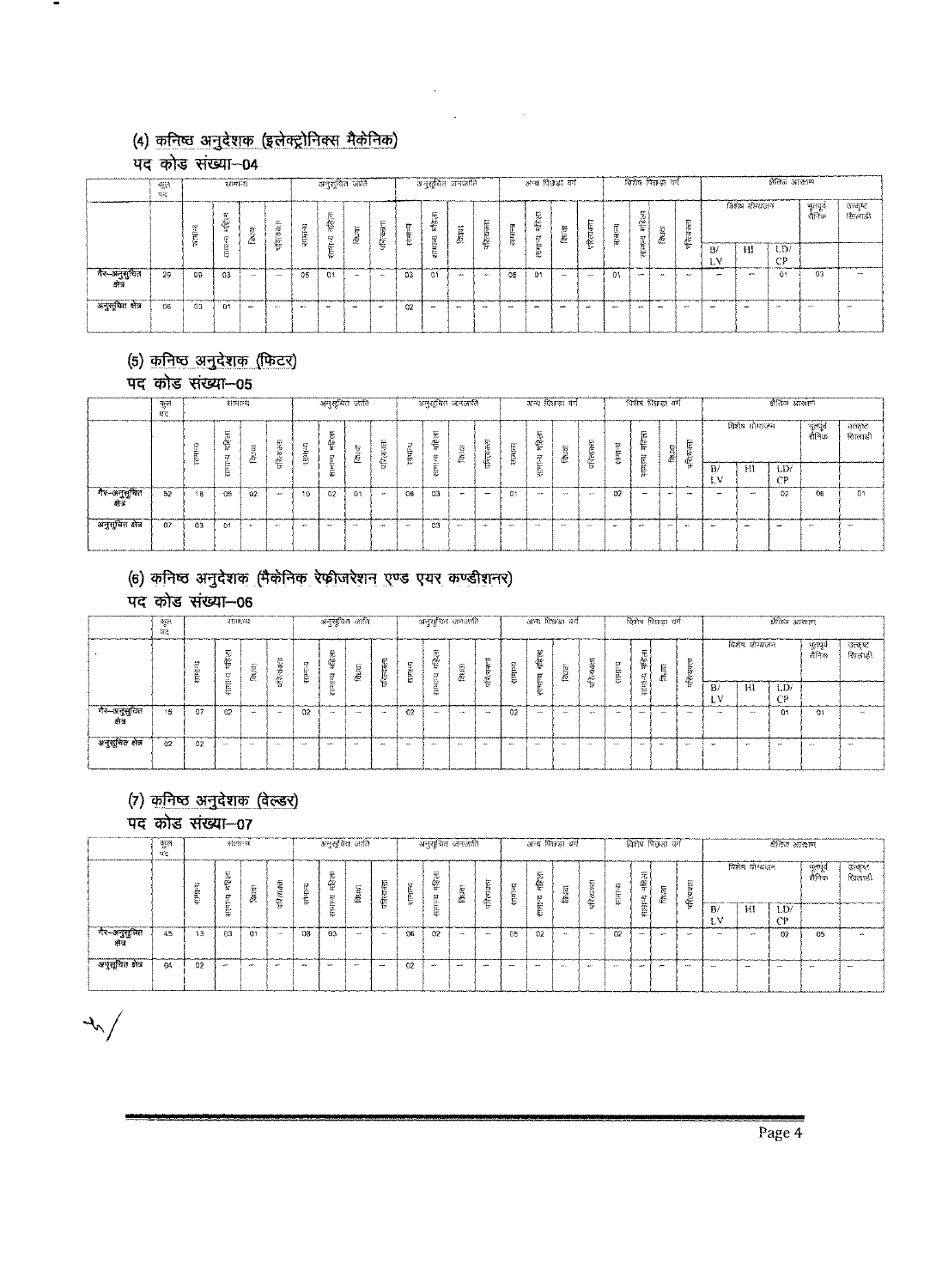### (8) कनिष्ठ अनुदेशक (वायरमैन)

### पद कोड सख्या–08

|                           | कुल<br>ਾਣ |           | सामान्य     |          |                    |        |                       | अनुसृचित जाति            |                          |         |                  | - अनुसूचित जनजाति -      |                   |         |        | अन्य पिछड़ा वर्ग         |                          |        |                          | विशेष पिछड़ा वर्ग |                 |                |                          | औतिज्ञ आन्द्रशृण |                   |                    |
|---------------------------|-----------|-----------|-------------|----------|--------------------|--------|-----------------------|--------------------------|--------------------------|---------|------------------|--------------------------|-------------------|---------|--------|--------------------------|--------------------------|--------|--------------------------|-------------------|-----------------|----------------|--------------------------|------------------|-------------------|--------------------|
|                           |           | 反<br>सम्ब | مشتهز<br>ነው | Æ        | $\sim$<br>रित्यवत् | 友<br>Ę | n.<br>u.<br>坐<br>Ħ    | ਿਤ<br>虛                  | Þ<br>परित्यक             | য়<br>Ë | $\sim$<br>售<br>Þ | $A++$<br>ë               | 把<br>窥<br>36<br>Φ | Þ.<br>늖 | 卮<br>蜜 | ᡃᠣ<br>扈                  | è.                       | m<br>E | h.<br>奪                  | 同語                | $-$<br>i.<br>ì4 |                | ৱিহাম যায্যনেন           |                  | भूतपूर्व<br>सैनिक | ਰਕਸਾਟ<br>किा ताड़ी |
|                           |           |           |             |          | ↜                  |        | Wer<br>⊷<br>p.<br>ic. |                          |                          |         | ь.               |                          |                   |         | ⊷<br>₿ |                          |                          |        | सामान्य                  |                   | `\≒             | B/<br>Lν       | Ħ                        | LD/<br>€P        |                   |                    |
| ं गैर-अनुसुचित<br>क्षेत्र | 24        | O7        | 02          | $\cdots$ | $\cdots$           | 05     | $^{01}$               | $\overline{\phantom{0}}$ | $\overline{\phantom{0}}$ | 04      | 01               | $\overline{\phantom{a}}$ | $-$               | 03      | $\sim$ | $\sim$                   | $\sim$                   | 01     | $\overline{\phantom{a}}$ | -                 |                 | $\overline{a}$ | $\sim$ $-$               | O1               | 03                |                    |
| अनुसूचित क्षेत्र          | 08        | 03        | 01          | $\sim$   | $\overline{a}$     | $\sim$ | <b>After</b>          | $\overline{\phantom{a}}$ | -                        | 03      | 01               | $\overline{\phantom{a}}$ | $-$               | $\sim$  | -      | $\overline{\phantom{a}}$ | $\overline{\phantom{a}}$ | $\sim$ | $- - -$                  | MA.               |                 |                | $\overline{\phantom{a}}$ |                  | O1                | -                  |

### (9) कनिष्ठ अनुदेशक (कार्यशाला गणना व विज्ञान)

पद कोड संख्या–09

|                        | ক্ষুল<br>पद |          | सामान्य                  |          |                                   |    | अनुसूचित जाति |                          |            |        | अनुसूचित जनजाति |                          |                                  |                | अन्य पिछड़ा वर्ग    |                          |                          |             |           | विशेष पिछड़ा वर्ग        |              |            |                          | क्षेतिज आखण |                 |                      |
|------------------------|-------------|----------|--------------------------|----------|-----------------------------------|----|---------------|--------------------------|------------|--------|-----------------|--------------------------|----------------------------------|----------------|---------------------|--------------------------|--------------------------|-------------|-----------|--------------------------|--------------|------------|--------------------------|-------------|-----------------|----------------------|
|                        |             | 局<br>Ę   | 振<br>∉                   | jy.<br>œ | $\overline{a}$<br>Ę<br>परिया<br>प | 忘  | ∊<br>訾<br>50  | -<br>िक हवा              | परिस्पत्ता | ವ<br>Ë | চ<br>华<br>ਕ     | 过<br>差                   | <b>Mark</b><br>ы<br>₩<br>परित्य. | 反<br>. н.<br>Ė | Ξ<br>٨о             | $\sim$<br>సా<br>œ        | Ģ                        | Þ<br>F<br>拡 | 专<br>ਡ    | 토<br>Æ                   | <br>ľ٥<br>Œ. |            | विशेष योग्यजन            |             | শূলঘুর<br>सैनिक | उक्तव्ह<br>रिप्रताडी |
|                        |             |          |                          |          |                                   |    | 눈             |                          |            |        | Ė               |                          |                                  |                | $\overline{ }$<br>÷ |                          | €                        | m.          | Ð         |                          | Б            | B/<br>1. V | Ш                        | LD/<br>m    |                 |                      |
| ार-अनुसुवित<br>क्षेत्र | 30          | $\cdots$ | $\overline{\phantom{a}}$ |          | <b>AMA</b>                        | O9 | 03            | <b>TOMA</b>              | -          | 07     | 02              | $\overline{\phantom{m}}$ | $\sim$                           | 06             | $^{02}$             | $\overline{\phantom{a}}$ | $\overline{\phantom{a}}$ | -01         | <b>AM</b> | $\rightarrow$            | <b>CALL</b>  | -          | $\overline{\phantom{a}}$ | 01          | 03              |                      |
| अनुसूचित लेन्न         | 09          | 04       | 01                       | $\cdots$ | <b>FALL</b>                       | -  | $\sim$        | $\overline{\phantom{a}}$ | $\sim$     | 03     | $\Omega$ 1      | $\cdots$                 | $\overline{\phantom{a}}$         | $\sim$         | $n =$               | man.                     | 1000                     | 1.1         | 1000      | $\overline{\phantom{a}}$ | $\sim$       | $\cdots$   | w.                       | $\cdots$    | 01              | $\sim$               |

नोट:–

L

- अनुसूचित क्षेत्र के उक्त रिक्त पदों के लिये केवल राजस्थान राज्य के अनुसूचित क्षेत्र के स्थानीय निवासी ही आवेदन कर  $1<sup>1</sup>$ सकेंगें। अनुसूचित क्षेत्र के अभ्यर्थियों से ऐसे व्यक्ति अभिप्रेत है जो अनुसूचित क्षेत्र के सदभावी निवासी है और जो स्वयं या, यदि उनका जन्म 1 जनवरी, 1970 के बाद हुआ है तो उनके माता-पितां/पूर्वज 1 जनवरी 1970 के पूर्व से अनुसूचित क्षेत्र के सदमावी निवासी रहे है।
- अनुसूचित क्षेत्र के आवेदक ऑनलाईन आवेदन में अनुसूचित क्षेत्र के कॉलम में स्पष्ट रूप से अंकन करें। अनुसूचित क्षेत्र के  $2.$ कॉलम में अंकन नहीं करने की स्थिति में उनके आवेदन पर अनुसूचित क्षेत्र के पदों के लिये विचार नहीं किया जायेगा।
- गैर अनुसूचित क्षेत्र की रिक्तियों के विरूद्ध भी अनुसूचित क्षेत्र के निवासी आवेदन कर सकेंगें। 3.
- अनुसूचित क्षेत्र के लिए अनुसूचित जनजाति एवं अनुसूचित जाति आरक्षण की गणना राज्य सरकार की अधिसूचना संख्या एफ.13(20) कार्मिक/क—2/91/पार्ट दिनांक 04.07.2016 के अनुसार की जायेगी।
- निःशक्तजन, महिला, भूतपूर्व सैनिकों, उत्कृष्ट खिलाडी के लिए आरक्षित पदों का आरक्षण क्षैतिज (Horizontal) होगा।  $5<sub>1</sub>$
- विज्ञापन जारी होने के उपरान्त विज्ञापित **पदों की संख्या में कमी या बढोतरी** की जाती है तो इसके लिये अलग से कोई 6. सूचना ⁄ शुद्धि पत्र जारी नही किया जायेगा। विशेष सूचना-
- कार्मिक (क—2) विभाग की अधिसूचना दिनांक 17.01.2013 के अनुसार किसी वर्ष विशेष में सीधी मर्ती के लिए राजस्थान के अनूसूचित जाति/अनूसूचित जनजातियों के पात्र एवं उपयुक्त अभ्यर्थी उपलब्ध नहीं होने की दशा में उनके लिए इस प्रकार आरक्षित रिक्तियों को पश्चातुवर्ती तीन भर्ती वर्षों के लिए अग्रनीत किया जायेगा। तीन भर्ती वर्षों की समाप्ति के पश्चात ऐसी अग्रनीत की गई रिक्तियां सामान्य प्रक्रिया के अनुसार भरी जायेगी।

परन्तु यदि किसी भर्ती वर्ष में भर्ती नहीं की जाती है तो ऐसे भर्ती वर्ष को इस उप-नियम के प्रयोजन के लिए संगणित नहीं किया जाएगा।

परन्तु यह और कि इस उप-नियम के अधीन सामान्य प्रकिया के अनुसार रिक्तियों का भरा जाना पद आधारित रोस्टर के अनुसार पदों के आरक्षण को प्रभावित नहीं करेगा और रोस्टर में आरक्षित पदों पर उपलब्ध रिक्तियों को अनुसूचित जातियों या, यथास्थिति, अनुसूचित जनजातियों के व्यक्तियों में से भरा जा सकेगा जिनके लिये ऐसी रिक्ति पश्चातृवर्ती वर्षो में उपलब्ध हो।

राजस्थान के अन्य पिछड़ा वर्ग/विशेष पिछड़ा वर्ग के आरक्षित पदों हेतु पात्र एवं उपयुक्त आवेदक उपलब्ध नहीं होने पर इन  $\overline{2}$ . पदों को नियमानुसार सामान्य प्रकिया से भरा जाएगा।

महिलाओं हेतु रिक्तियों का आरक्षण क्षैतिज (Horizontal) प्रवर्गानुसार (Categorywise) 30 प्रतिशत होगा। महिला 3. अभ्यधियों का आरक्षण उस संबंधित प्रवर्ग में जिनकी वे महिला आवेदक हैं, आनुपातिक रूप से समायोजित किया जाएगा।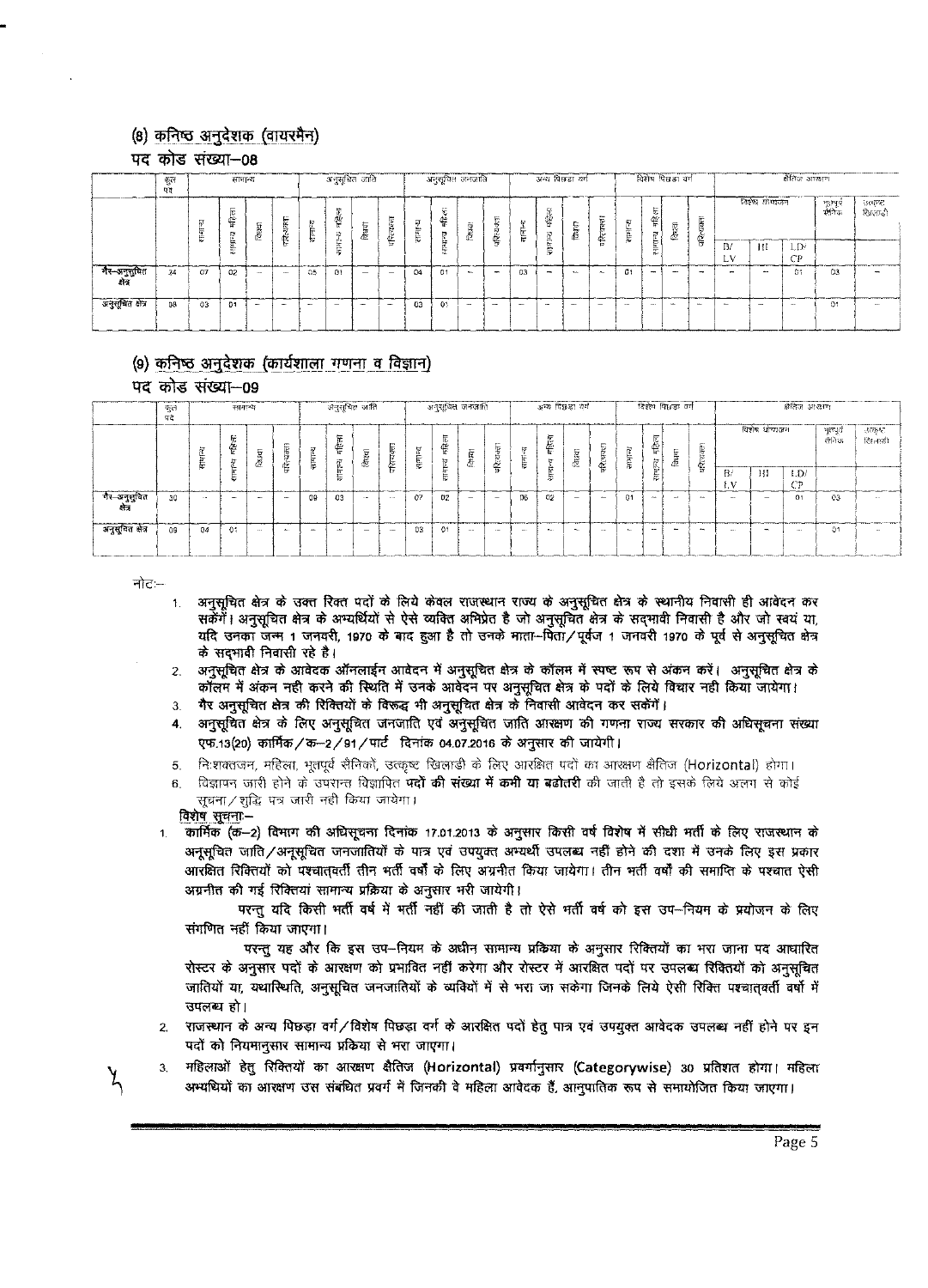<u>स्पष्टीकरण</u>:-- किसी वर्ग(अनारक्षित पद(सामान्य वर्ग) / अनुसूचित जाति / अनुसूचित जनजाति / अन्य पिछड़ा वर्ग / विशेष पिछड़ा<br>वर्ग) की पात्र एवं उपयुक्त महिला आवेदक उपलब्ध नहीं होने पर उस पद को उसी वर्ग के पुरुष आवेदक से मरा ज को अपने पिता के नाम, निवास स्थान एवं आधार पर जारी अन्य पिछड़ा वर्ग/विशेष पिछड़ा वर्ग का नाँन क्रीनीलेयर का प्रमाण पत्र प्रस्तुत करना होगा। पति के नाम व आय के आधार पर जारी प्रमाण पत्र मान्य विवाहित महिला आवेदक <u>नहीं होगा।</u>

- ही पर्याप्त संख्या में उपलब्ध नही होती है तो इनके लिये आरक्षित पद को उसी श्रेणी की सामान्य महिला से भरा जायेगा। विघवा आवेदक होने की स्थिति में सक्षम प्राधिकारी द्वारा जारी गति की मृत्यु का प्रमाण-पत्र एवं परित्यक्ता महिला (विवाह महिला) महिलाओं के लिए आरक्षित है। यदि पर्याप्त विद्यवा अन्यर्थी उपलब्ध नही होती है तो विद्यवा के लिये आरक्षित पद को उसी श्रेणी की परित्यक्ता (विवाह -विछिन्न महिला ) से मरा जायेगा। इसी प्रकार यदि पर्याप्त परित्यक्ता अन्यर्थी उपलब्ध महिलाओं हेतु आरक्षित दर्शाए गए पदों में नियमानुसार 8 प्रतिशत पद किंदवा एवं 2 प्रतिशत परित्यक्ता ( विवाह विक्रिन विछिन्न महिला) को भी विवाह विच्छेद का प्रमाण प्रस्तुत करना होगा।  $\mathbf{a}$
- विशेष पिछडा वर्ग के लिये राज्य सरकार की अघिसूचना कमांक एफ.7(2) / डीओपी / ए--π / 2015--(1) दिनांक 16.10.2015 के<br>अनुसार राजस्थान राज्य के विशेष पिछडा वर्ग की जातियों (नॉन क्रीमीलेयर) को 5 प्रतिशत आरक्षण देय है। ιó.
- की अनुसूचित जाति/राजस्थान की अनुसूचित जनजाति/राजस्थान के अन्य पिछड़ा वर्ग/राजस्थान के विशेष पिछड़ा वर्ग) के कार्मिक (क–2) विभाग के परिपत्र दिनांक 04.03.2014 के अनुसार सामान्य पदों के विरुद्ध चयन हेतु आरक्षित वर्ग(राजस्थान केवल वे ही आवेदक पात्र होंगे जिन्होंने आयु एवं शुल्क के अतिरिक्त किसी अन्य रियायत का लाम नहीं उठाया है। õ
- अनुसूचित जाति/अनुसूचित जनजाति/अन्य पिछड़ा एवं विशेष पिछड़ा वर्ग के अभ्यधियों को सामान्य वर्ग का माना जावेगा। राजस्थान राज्य से मिन्न अन्य राज्यों के  $\mathbb{R}^2$ 
	- करने पर ही उन्हे बारा जिले में सहरिया जाति के लिये राज्य सरकार के निर्देश कमांक प.13(20) कार्मि*क/क-2/*91पार्ट बांरा जिले की सहरिया आदिम जाति के आवेदक पत्र में अपनी श्रेणी के संबंधित कॉलम में स्पष्ट रूप से अंकन दिनांक 21.05.2013 के अनुसार आरक्षण का लाभ देय होगा।  $\infty$
- पिछड़ा वर्ग) का उपलब्ध होगा उसे उसी वर्ग के अन्तर्गत समायोजित किया जाएगा। उपयुक्त भूतपूर्व सैनिको की अनुपलब्धता भूता<u>रही सैनिकों ह</u>ेतु – भूतपर्व सीमिका सामस्थान सिविल सेना (भूतिको सिनिको सामस्था) नियम, नियम, सिक्क के भूतपूर्व सैनिको के लिए 12.5 प्रतिशत पद आरक्षित है। भूतपूर्व भीनेक के पदों का आरक्षण क्षेतिज (Horizontal) रूप से है अर्थात आवेदक जिस वर्ग (सामान्य वर्ग /अनुसूचित जाति /अनुसूचित जनजाति /पिछड़ा वर्ग /विशेष के कारण इन पदों को नियमानुसार सामान्य प्रक्रिया से भरा जा सकेगा। के अनुसार प्राकानी  $\mathbf{\hat{a}}$ 
	- उत्कूल खिलाड़ी के पदों हेतु:-- उत्कूल खिलाड़ियों को आरक्षण राज्य सरकार की अधिसूचना कमांक F.S(31)DOP/A-11/84 दिनांक 15.03.2013 के अनुसार कुल सिक्तियों का 2% देय होगा। उत्कृष्ट खिलाडी हेतु आरक्षित पदों का आरक्षण क्षेतिज (Horizontal) रूप से है अर्थात् आवेदक जिस वर्ग (सामान्य वर्ग / अनुसूचित जाति / अनुसूचित जनजाति / पिछड़ा वर्ग /विशेष **मिछड़ा वर्ग) का होगा उसे उसी बर्ग के अन्तर्गत समायोजित किया जाएगा।** इस आरक्षित पद हेतु पात्र एवं उपयुक्त आदे*दक* उपलब्ध नहीं होने पर इस पद को नियमानुसार सामान्य प्रक्रिया से भरा जाएगा और ऐसी रिक्रित पश्चात्वर्ती वर्ष के लिए अग्रणीत नहीं की जाएगी।  $\mathbf{S}$

<u>उत्कृष्ट वित्रलाडी सम्बन्धी प्राक्यान</u> :-- कार्मिक विभाग द्वारा जारी अधिसूचना क्रमांक एफ5(31)डीओपी/ए--11/84 दिनांक<br>15-03--2013 के तहत किये गये संशोधन के अनुसार ''उत्कृष्ट खिलाड़ियों ' से अभिप्रेत है और इसमें सम्मिलित हैं the former former to

- इण्डियन ओलम्पिक एसोसिएशन या संबंधित मान्यता प्राप्त नेशनल स्पोर्ट्स फेडरेशन द्वारा मान्यता प्राप्त किसी खेतकूद ने कोई अन्तर्राष्ट्रीय दुर्गमेर में व्यक्तिश में प्रारंभि से पार्टीय के प्रारंभि के लिया हो।
- इण्डियन स्कूल स्पोर्ट फेडरेशन या संबंधित मान्यता प्राप्त नेशनल स्कूल गेम्स फेडरेशन द्वारा मान्यता प्राप्त किसी खेलकूद<br>के कोई अन्तर्राष्ट्रीय दूर्नामेट में व्यक्तिश: या टीम स्पर्धा में मारतीय टीम का प्रतिनिधित्व किया हो।  $\overline{5}$ Ń
- इण्डियन अंतिम्पिक एसोसिएशन या संबंधित मान्यता प्राप्त नेशनल स्पोट्स फेडरेशन द्वारा मान्यता प्राप्त किसी खेतकूद<br>के कोई राष्ट्रीय टूर्नामेट में व्यक्तिश: या टीम स्पर्धा में मेडल जीता हो। দ ъ,

व्र

፟ इण्डियन यूनिवरिटीज एसोसिएशन द्वारा मान्यता प्राप्त किसी खेलकूद के ऑल इण्डिया इंटरयूनिवरिटी टूर्नामेंट<br>व्यक्तिगत रफ्यों में या टीम रफ्यों में मेडल जीता हो। 4

कृपया ध्यान दें कि यदि किसी आवेदक ने जान–बूझकर बिना साक्ष्य गलत आरक्षण श्रेणी अंकित की हैं, तो बोर्ड द्वारा<br>आवेदक के विरूद्ध कार्यवाही भी की जा सकती है।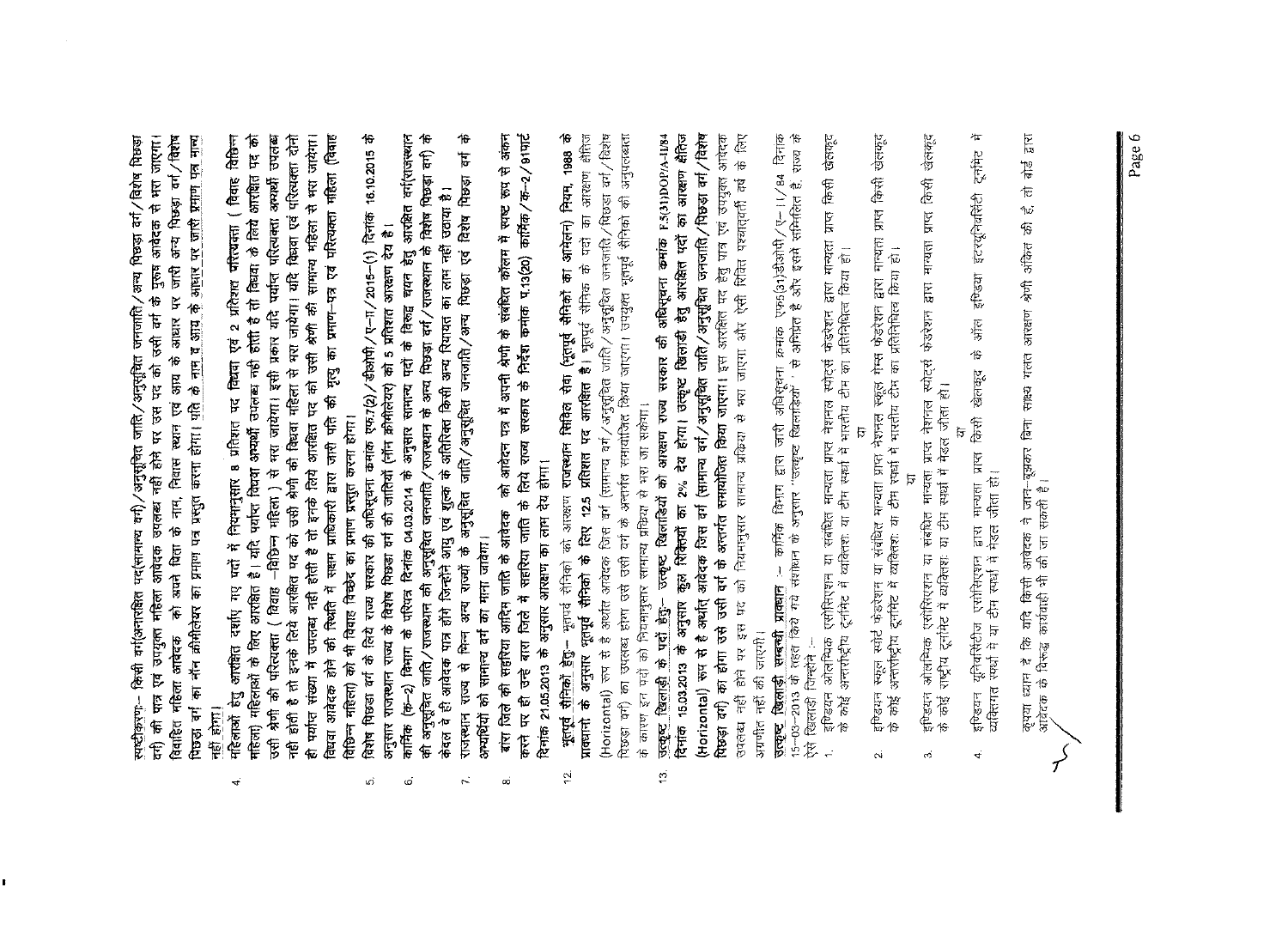### 14 विशेष योग्यजन (निःशक्तजन) के लिये :--

 $\hat{\mathbf{v}}$ 

- a. राजस्थान निःशक्तजन व्यक्तियों का (समान अवसर, अधिकारों का संरक्षण और पूर्ण भागीदारी) नियम, 2011 के अनुसार दर्शाई गई अक्षमताओं की प्रकृति वाले अभ्यर्थियों में से निम्नलिखित श्रेणी के निःशक्तजन को ही उक्त पदों हेत् आरक्षण का लाभ देय होगा $:=$ 
	- I. LD/CP(Locomotor Disability and Cerebral Palsy)
- b. विशेष योग्यजन के लिये दर्शाए गए आरक्षित पदों का आरक्षण भी क्षैतिज (Horizontal) रूप से है अर्थात अभ्यर्थी जिस यर्ग (सामान्य वर्ग/अनुसूचित जाति/अनुसूचित जनजाति/अन्य पिछड़ा वर्ग/विशेष पिछड़ा वर्ग) का होगा उसे उसी वर्ग के अन्तर्गत समायोजित किया जाएगा।
- c. जपरोक्त दर्शाए गए विशेष योग्यजन के आरक्षित पदों के लिए पात्र एवं उपयुक्त अभ्यर्थी उपलब्ध नहीं होने की स्थिति में इन पदों को राजस्थान निःशक्तजन व्यक्तियों का (समान अवसर अधिकार व संरक्षण और पूर्ण भागीदारी) नियम, 2011 के अनुसार भरा जावेगा। विशेष योग्यजन के उक्त नियम के नियम 38(4)के अनुरूप उपरोक्त विशेष योग्यजनों की अनुपलब्धता के कारण अन्य किसी भी पर्याप्त कारण से पद भरा नहीं जा सकता तो वहाँ ऐसी रिक्ति को अग्रणीत किया जाएगा ।
- d. विशेष योग्यजन आवेदक On line application form में यथास्थान अपने वर्ग एवं विशेष योग्यजन की श्रेणी विशेष का अवश्य सल्लेख करें।
- e. ऐसे आवेदक जो विशेष योग्यजन की श्रेणी में आते है, अपनी विशेष योग्यजन के सम्बन्ध में राजस्थान निःशक्तजन <sup>~</sup> Cji1 (X'll1A" 31CRR, <sup>~</sup> CIiT xRll-TUT 3i'R T'f •.~) f.'1<:r:r, 2011 *cj)* f.1<!ll 2 (1)(b) *cj) ~* समुचित सरकार द्वारा निर्धारित चिकित्सा प्राधिकारी के द्वारा प्रदत्त स्थाई विशेष योग्यजन प्रमाण पत्र (Permanent Disability Certificate) में विशेष योग्यजन का स्पष्ट प्रमाण-पत्र प्रस्तुत करना होगा। राजस्थान निःशक्तता व्यक्तियों के नियोजन नियम के अनुसार मेडिकल बोर्ड द्वारा प्रदत्त निःशक्तता (विशेष योग्यजन) का प्रमाण पत्र जो 40 प्रतिशत या इससे अधिक विशेष योग्यजन होने पर ही अभ्यर्थी को विशेष योग्यजनों हेत् आरक्षित पदों हेत् पात्र माना जाएगा।

### $5.$   $\,$  अनसचित क्षेत्र के अभ्यर्थियों के लिए विशेष निर्देश :—

- 1. अनुसूचित क्षेत्र के लिए अनुसूचित जनजाति एवं अनुसूचित जाति आरक्षण की गणना राज्य सरकार की अधिसूचना संख्या एफ.13(20) कार्मिक / क-2 / 91 / पार्ट दिनांक 04.07.2016 के अनुसार की जायेगी।
- 2. अनुसूचित क्षेत्र के लिए कार्मिकों का चयन राजस्थान अनुसूचित क्षेत्र अधीनस्थ, मंत्रालयिक एवं चतुर्थ श्रेणी सेवा (भर्ती एवं अन्य सेवा शर्तें) नियम-2014 के अधीन होगा। जहां पर इन नियमों में स्पष्ट प्रावधान नही है, वहां पर राजस्थान तकनीकी प्रशिक्षण अधीनस्थ सेवा नियम, 1975 के प्राक्धान लागू होंगे।
- 3. जनसचित क्षेत्र भारत के राष्ट्रपति, द्वारा समय- समय पर यथा संशोधित अधिसूचना संख्या एफ. 19(2) 80-~एल--1 दिनांक 12.02.1981 द्वारा घोषित क्षेत्र है। राज्य के अनुसुचित क्षेत्र में आने वाले क्षेत्र का विवरण बोर्ड की वेबसाइट पर अभ्यर्थियों के लिए आवेदन व परीक्षा संबंधी दिशा निर्देश में उपलब्ध है।
- 4. रिजर्विस्टों अर्थात रक्षा सेवा कार्मिको जिनको रिजर्व में स्थानान्तरित किया गया था के लिए उपर्युक्त उल्लिखित अधिकतम आय सीमा 50 वर्ष होगी।
- 5. राज्य, पंचायत समिति तथा जिला परिषदो और राज्य पब्लिक सेक्टर उपकम / निगमों के कार्यकलापों के संबंध में अधिष्ठायी हैसियत सेवा कर रहे व्यक्तियों के संबंध में अधिकतम आयु सीमा 40 वर्ष होगी।
- नोट:- अनुसूचित क्षेत्र के अभ्यर्थियों के लिए वेतनमान, पात्रता एवं शैक्षणिक योग्यता, राष्ट्रीयता, आयु, पेंशन, विवाह पंजीयन, परीक्षा शुल्क जमा कराने एवं ऑनलाईन आवेदन भरने, नियुक्ति की अयोग्यताएं, प्रमाण--पत्रों के सत्यापन, अनुचित साधनो की रोकथाम एवं परीक्षा का पाद्यकम एवं स्कीम संबंधी प्राक्धान गैर-अनुसूचित क्षेत्र के समान यथावत लागू होगें।
- $6.$  **वेतनमान:** कनिष्ठ अनुदेशक के विभिन्न उक्त पदों का वेतनमान रनिंग पे बेण्ड (9300-34800 रू) ग्रेड पे रू 3600/- । परिवीक्षा काल में राज्य सरकार के द्वारा निर्धारित मासिक नियत पारिश्रामिक देय होगा।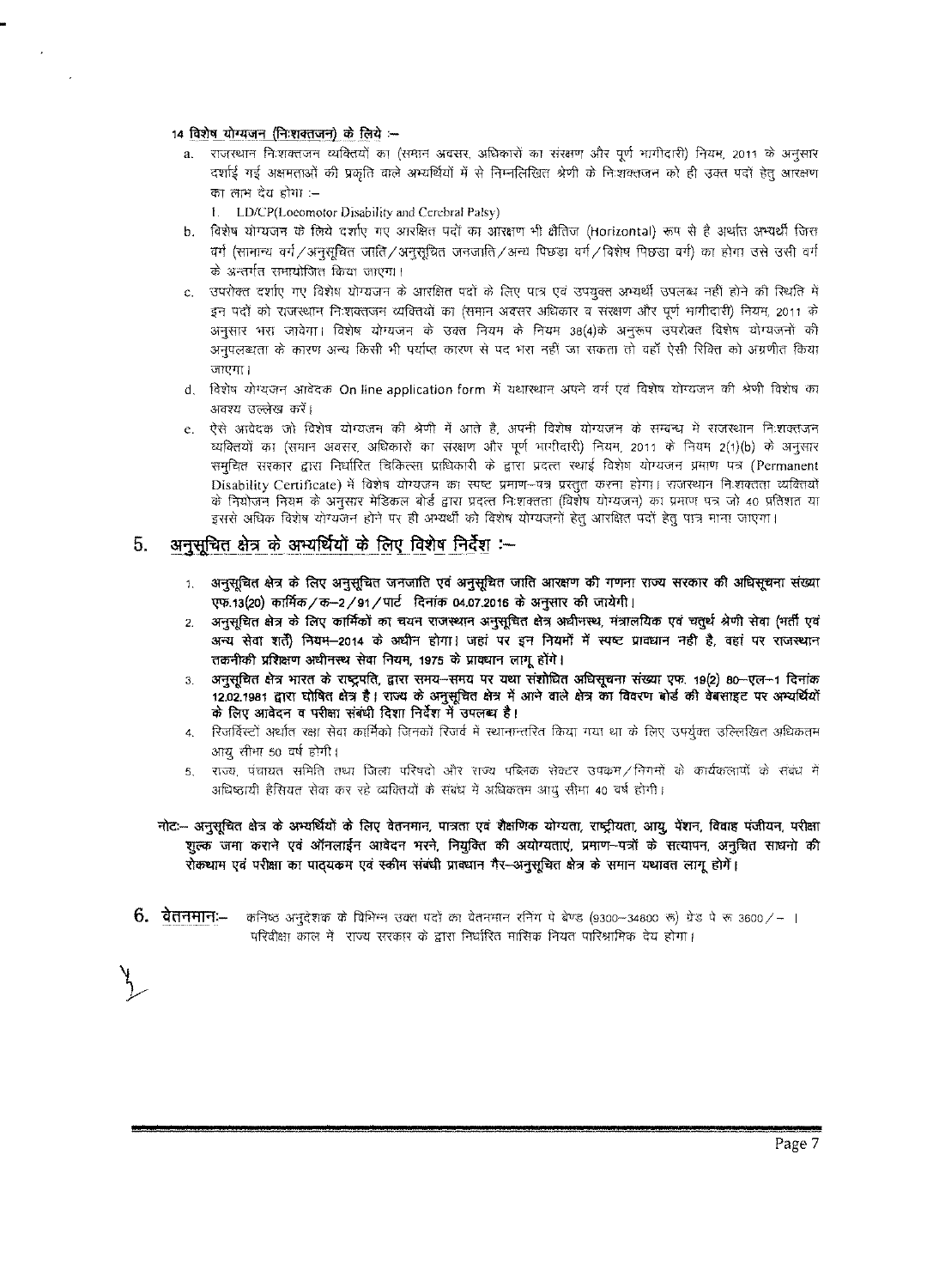7. पात्रता एवं शैक्षणिक योग्यताः-

(1) **कनिष्ठ अनुदेशक (कोपा) (पद कोड संख्या-1) <u>के पद हेतु</u> :--**

### **(m") ~:-**

1. किसी केन्द्रीय / राज्य माध्यमिक शिक्षा बोर्ड से पुरानी स्कीम के अधीन सैकेण्डरी। या

किसी केन्द्रीय / राज्य माध्यमिक शिक्षा बोर्ड से 10+2 स्कीम के अधीन सैकेण्डरी।

ओर

### **~) dCfl<?lcGl:-**

- $\frac{1}{2}$ किसी मान्यता प्राप्त बोर्ड से कम्प्यूटर विज्ञान / अभियात्रिकी / प्रौद्योगिकी में तीन वर्ष का डिप्लोमा।
- या किसी मान्यता प्राप्त विश्वविद्यालय से एम.सी.ए. या कम्प्यूटर विज्ञान /अभियांत्रिकी / प्रौद्योगिकी में बी.ई. / बी.टेक।
	- या
- किसी मान्यता प्राप्त विश्वविद्यालय से बी.सी.ए / बी.एस.सी. / कम्प्यूटर विज्ञान / डीओईएसीसी 'ए' लेवल। राा
- संबंधित व्यवसाय में राष्ट्रीय व्यवसाय प्रमाण-पत्र अथवा राष्ट्रीय शिक्षुता प्रमाण-पत्र।
	- ओर

### (ग) अनुमव :--

\3Cm 31tm <sup>~</sup> ro cfl <sup>~</sup> <sup>~</sup> <sup>~</sup> -q <sup>~</sup> <sup>~</sup> <:IT <sup>~</sup> <sup>~</sup> fcr-wr -q <sup>~</sup> <sup>~</sup> <sup>~</sup> 1R <IT fcpff) मान्यता प्राप्त अध्यापन संस्थान में किसी अध्यापन पद पर अग्रलिखितानुसार अनुभव :-~ l1Rl\11 mc<l orrn ~ ~ ~/~/~~difi'lc51 -q ~ ~ cpr ~ :- 02 CJ1i

<IT किसी मान्यता प्राप्त विश्वविद्यालय से एम.सी.ए. या कम्प्यूटर विज्ञान /अभियांत्रिकी /प्रौद्योगिकी में बी.ई. /बी.टेक :-- 01 वर्ष या fcrm 1'fRmT ~ fc1!;!Clfc1t11M11~ <ftm17/<ft.~.m./~ ~/~3il~C!{~hfl '17'~ :- <sup>02</sup> CJ1i m

~ mcmm >r=fTUT-1:f"1 31~TC\T~ fu~ >r=fTUT-1:f"1- 03 ~ 2. देवनागरी लिपी में लिखी हिन्दी का व्यावहारिक ज्ञान एवं राजस्थानी संस्कृति का ज्ञान।

### (2) कनिष्ठ अनुदेशक (पद कोड संख्या 2 से 8) के पद हेतु :--

### **(cP) ~:-**

- 1. किसी केन्द्रीय ⁄ राज्य माध्यमिक शिक्षा बोर्ड से पुरानी स्कीम के अधीन भौतिक शास्त्र, रसायन शास्त्र एवं गणित विषयों के वैकल्पिक विषयों के साथ सैकेण्डरी।
	- या
	- किसी केन्द्रीय / राज्य माध्यमिक शिक्षा बोर्ड से 10+2 स्कीम के अधीन सैकेण्डरी।

और

### **(ख) तकनीकी** :--

किसी राज्य तकनीकी शिक्षा बोर्ड द्वारा प्रदत्त अभियांत्रिकी / प्रौद्योगिकी की समुचित शाखा में डिप्लोमा।

या अभियांत्रिकी/प्रौद्योगिकी शाखा से संबंधित ट्रेड में राष्ट्रीय ट्रेड प्रमाण-पत्र।

m

अभियांत्रिकी / प्रौद्योगिकी शाखा से संबंधित ट्रेड में राष्ट्रीय शिक्षुता प्रमाण--पत्र।

और

### (ग) अनुमव *-*--

उक्त अर्हता प्राप्त करने के पश्चात् संबंधित ट्रेड में किसी उद्योग या किसी सरकारी विभाग में किसी तकनीकी पद पर या किसी मान्यता प्राप्त शैक्षणिक संस्था में शैक्षिक पद पर कार्य करने का सवैतनिक प्रमाण--पत्र  $3\theta$ यात्रिकी / प्रौद्योगिकी में डिप्लोमा $\sim$   $\frac{1}{2}$  -q  $\frac{1}{2}$  -contract to  $\frac{1}{2}$  and  $\frac{1}{2}$  -contract to  $\frac{1}{2}$  and  $\frac{1}{2}$  -contract to  $\frac{1}{2}$  and  $\frac{1}{2}$  -contract to  $\frac{1}{2}$  and  $\frac{1}{2}$  -co राष्ट्रीय ट्रेड प्रमाण--पत्र/राष्ट्रीय शिक्षुता प्रमाण--पत्र :--

देवनागरी लिपी में लिखी हिन्दी का व्यावहारिक ज्ञान एवं राजस्थानी संस्कृति का ज्ञान।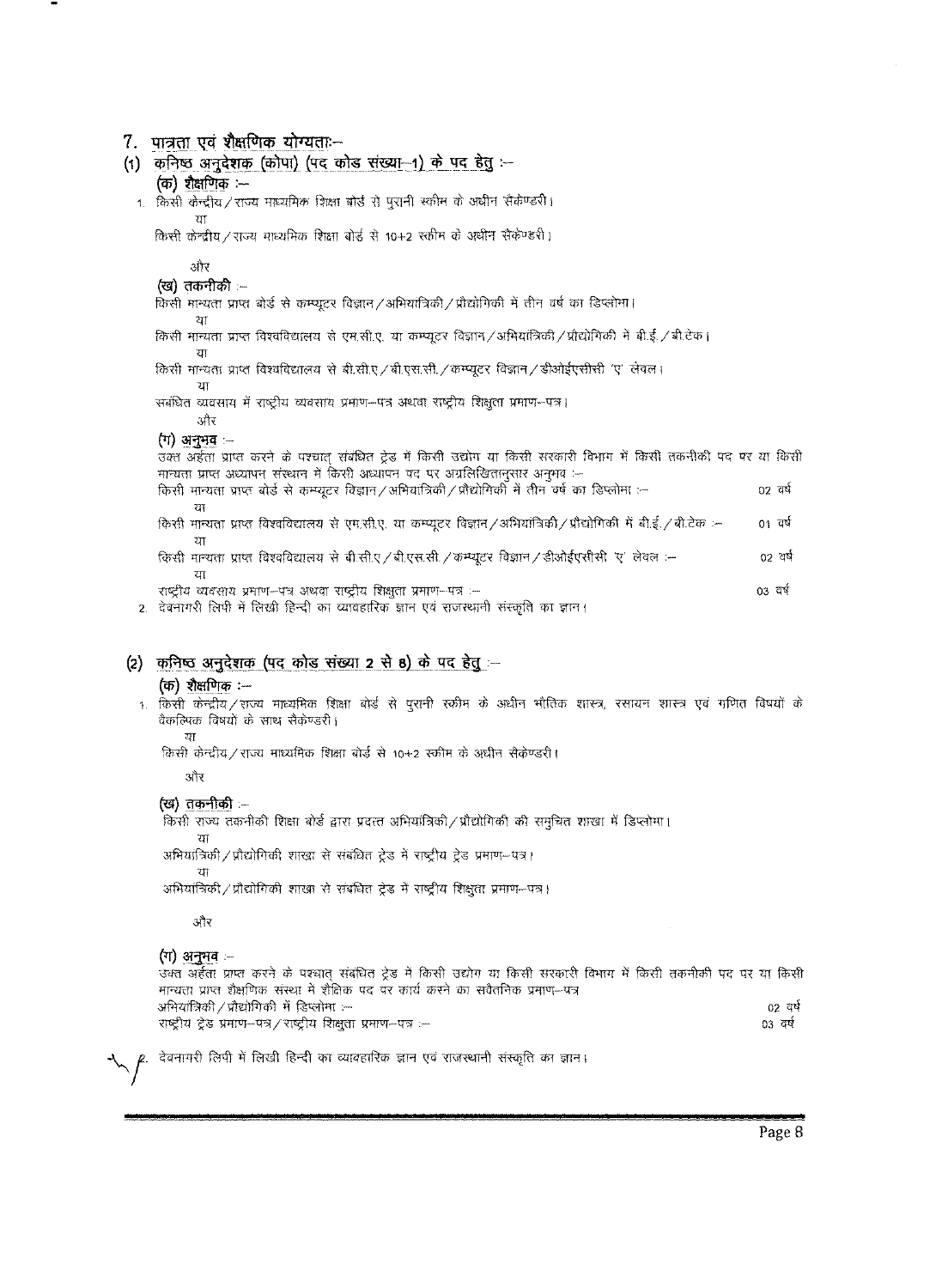### (3) कनिष्ठ अनुदेशक (कार्यशाला गणना एवं विज्ञान) (पद कोड संख्या 09) के पद हेतु :-

### **(q» ~:-**

1. किसी केन्द्रीय ⁄ राज्य माध्यमिक शिक्षा बोर्ड से पुरानी रकीम के अधीन भौतिक शास्त्र, रसायन शास्त्र एवं गणित विषयों में वैकल्पिक विषयों के साथ सैकण्डरी।

था

किसी केन्द्रीय / राज्य माध्यमिक शिक्षा बोर्ड से 10+2 स्कीम के अधीन सेकेण्डरी।

और

### (ख) तकनीकी :--

 $\frac{1}{2}$ किसी राज्य तकनीकी शिक्षा बोर्ड द्वारा प्रदत्त अभियांत्रिकी / प्रौद्योगिकी की मैकेनिकल इंजीनियरिंग में डिप्लोमा।

Jih'

### **(71") ~:-**

उक्त अर्हता प्राप्त करने के पश्चात् संबंधित ब्रांच में किसी उद्योग या किसी सरकारी विभाग में किसी तकनीकी पद पर या किसी मान्यता प्राप्त शैक्षणिक संख्या में शैक्षिक पद पर 02 वर्ष का अनुभव।

2. देवनागरी लिपी में लिखी हिन्दी का व्यावहारिक ज्ञान एवं राजस्थानी संस्कृति का ज्ञान।

### **.nc:- ~ ~ msm 07 ~ ~ ~ ~ ~ oCf>"11cG\ <sup>~</sup> <sup>~</sup> <sup>~</sup> <sup>~</sup> <sup>~</sup>** ~(Appropriate **Branch) "cG\" wfi ~** cfi <sup>~</sup> <sup>~</sup> <sup>~</sup> I

### अन्य योग्यताऐं :--

(1) **स्वास्थ्य** :-- कनिष्ठ अनुदेशक के पदों पर भर्ती के लिए उम्मीदवार अच्छे मानसिक और शारीरिक स्वास्थ्य का होना चाहिए और वह ऐसे किसी मानसिक या शारीरिक दोष से मुक्त होना चाहिए जो कि कनिष्ठ अनुदेशक के रूप में उसके कर्तव्यों के कुशल पालन में x:r raxin minister on xircincer and xi gast on mox on the strips organist are computed account an again and re<br>बाधा डाल सके और यदि वह चयनित कर लिया जाता है तो उसे इसके लिये अपना आरोग्यता प्रमाण पत्र उस जिले के मु चिकित्सा एवं स्वास्थ्य अधिकारी या मेडीकल ज्यूरिस्ट द्वारा हस्ताक्षरित प्रस्तुत करना होगा जिस जिले में सामान्यतः वह निवास करता है ।

(2) **चरित्र** :--- सेवा में सीधी भर्ती के लिए आवेदक का चरित्र ऐसा होना चाहिये जिससे कि वह कनिष्ठ अनुदेशक के पदों पर नियुक्ति के लिये योग्य हो सके । उसे सद्*च*रित्र का प्रमाण पत्र ऐसे विश्वविद्यालय, स्कूल या कॉलेज जहां उसने अंतिम शिक्षा प्राप्त की हो, के प्रधानाचार्य/शिक्षा अधिकारी के द्वारा प्रदत्त, प्रस्तुत करना होगा और दो ऐसे उत्तरदायी व्यक्तियों के प्रमाण पत्र भी प्रस्तुत करने होगें जो आवेदन—पत्र की दिनांक से 6 महीने पहले के न हो और अभ्यर्थी के रिश्तेदार द्वारा दिये हुये नही हो।

### $8.$  **राष्ट्रीयता :-** सेवा में नियुक्ति के अभ्यर्थी के लिए यह आवश्यक है कि वह -

- (क) भारत का नागरिक हो, या
- *(ख)* नेपाल का प्रजानन हो, या
- (ग) भूटान का प्रजाजन हो, या
- (घ) तिब्बती शरणार्थी जो दिनांक 1--1-62 से पहले स्थाई रूप से बसने के विचार से भारत आया हो, या
- (ड) भारतीय मूल का व्यक्ति है जो भारत में स्थाई रूप से बसने के विचार से पाकिस्तान, बर्मा, श्रीलंका, पूर्वी अफ्रीकी देश कीनिया, युगान्डा और संयुक्त तंजानिया गणराज्य (पूर्व का टंगानिका और जंजीबार, जाम्विया, मलावाई, जैर तथा इथोपिया) से भारत आया है।
- **नोट:--** वर्ग (ख)(ग)(घ)(ड) से सम्बन्धित प्रार्थियों को भारत सरकार के गृह एवं न्याय विभाग द्वारा प्रदत्त पात्रता का वांछित प्रमाण-पत्र प्ररत्**त करना होगा**।
- 9. आयः— आवेदक 1, जनवरी 2017 को 20 वर्ष की आयु प्राप्त कर चुका हो तथा 37 वर्ष का नहीं हुआ हो परन्तु राज्य सरकार की अधिसूचना क्रमांक एफ.7/6/कार्मिक/क--T/2008 दिनांक 23.09.2008 के अनुसार ''जिस भर्ती वर्ष विशेष में सीधी भर्ती के पदों के लिये भर्ती नहीं हुई हो और यदि कोई आवेदक उस वर्ष की भर्ती में आयु की दृष्टि से पात्र था तो उसे आयु की दृष्टि से पात्र माना जावेगा, किन्तु यह छूट 3 वर्ष से अधिक नहीं दी जावेगी।"

स्पष्टीकरणः-- कनिष्ठ अनुदेशक के पदों हेतु परीक्षा का आयोजन वर्ष 2006 के बाद नहीं होने के कारण समस्त आवेदकों को अधिकतम आयु सीमा में 3 वर्ष की और छूट दी जाएगी।

### उच्चतम आयु सीमा में अन्य विशेष श्रेणियों में छूट निम्न प्रकार देय होगी :-

- 1. आयु सीमा में छूट के प्रावधान :--
	- (क) सामान्य वर्ग की महिला अभ्यर्थियों के मामले में 5 वर्ष की छूट दी जायेगी।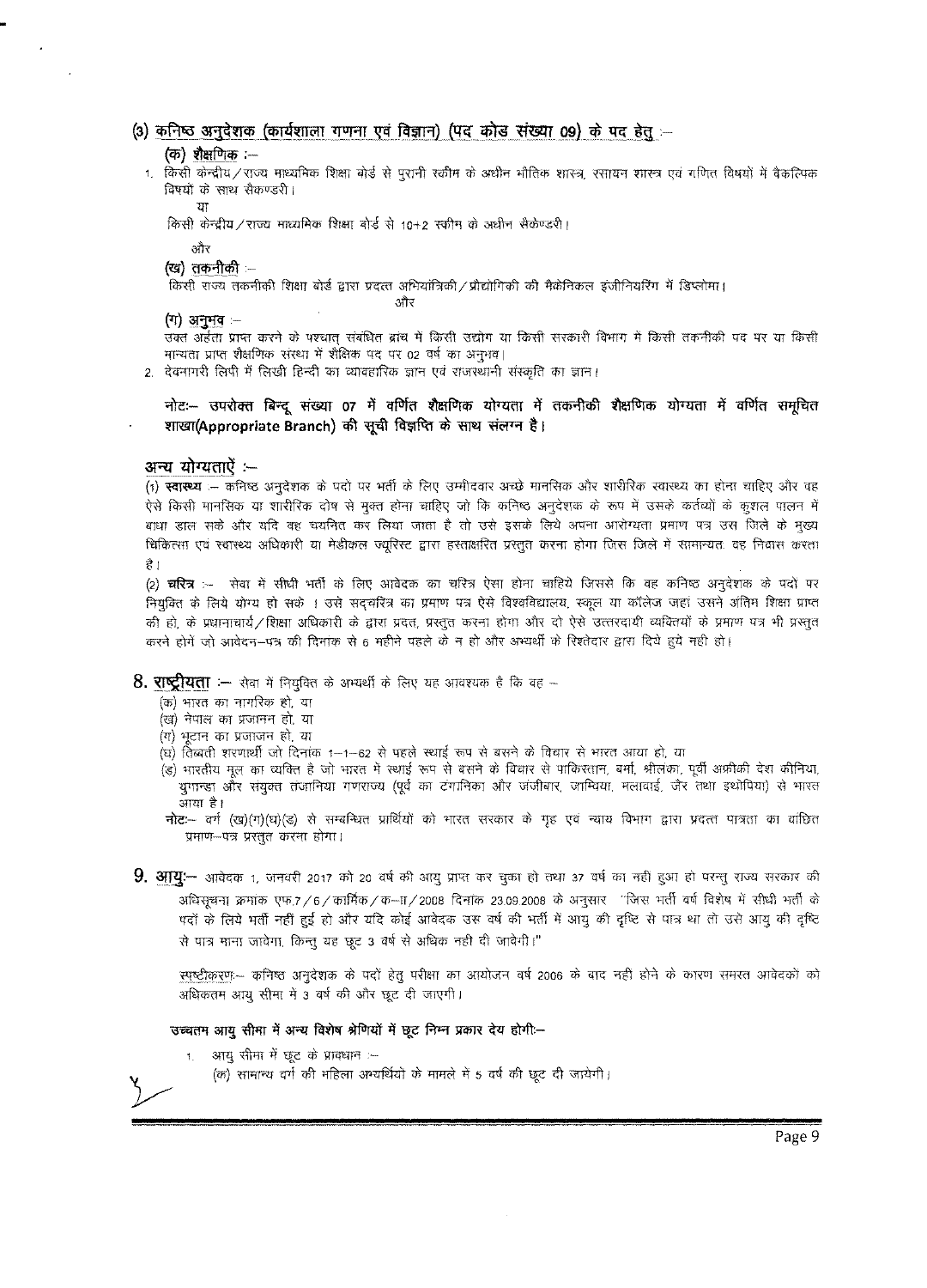(ख) अनुसूचित जाति / अनुसूचित जनजाति / अन्य पिछड़ा वर्ग / विशेष पिछड़ा वर्ग के पुरूष अभ्यर्थियों को जो राजस्थान के स्थायी निवासी हैं, के मामले में 5 वर्ष की छूट दी जायेगी।

(ग) अनुसूचित जाति / अनुसूचित जनजाति / अन्य पिछड़ा वर्ग / विशेष पिछड़ा वर्ग की महिला अभ्यर्थियों को जो राजस्थान की स्थायी निवासी है, के मामले में 10 वर्ष की छूट दी जायेगी।

- इस सेवा के किसी पद पर अस्थाई नियुक्त व्यक्ति अगर प्रारम्भिक नियुक्ति के समय आयु सीमा में थे, तो उन्हें आयु सीमा में समझा जावेगा चाहे वे विभाग के समक्ष आखिरी उपस्थिति के समय उसे पार कर चुके हो और यदि वे उनकी प्रारम्भिक नियुक्ति के समय इस प्रकार पात्र थे, तो उन्हें 2 अवसर दिये जावेंगे।
- एन.सी.सी. के केंडेट प्रशिक्षकों के मामले में उपर्युक्त वर्णित अधिकतम आयु सीमा में उनके द्वारा एन.सी.सी. में की गई  $3<sub>l</sub>$ सेवा की कालावधि के बराबर छूट दी जाएगी और यदि पारिणामिक आयू विहित अधिकतम आयू सीमा से 3 वर्ष से अधिक न हो तो उन्हें विहित आयु सीमा में ही समझा जाएगा।
- राजस्थान राज्य के क्रियाकलापों के संबंध में सेवारत कर्मचारी जो अधिष्ठायी (Substantive) हैसियत से कार्य कर रहे है  $\overline{4}$ की ऊपरी आयू सीमा 40 वर्ष होगी।
- भूतपूर्व केंदी जो दण्डित होने से पूर्व राज्य सरकार के अधीन किसी पद पर मौलिक (Substantive) रूप से कार्य कर 5. चुका हो और इन नियमों के तहत नियुक्ति के योग्य था, के मामले में अधिकतम आयु सीमा लागू नहीं होगी।
- उस भूतपूर्व केंदी के मामले में जो अपनी दोषसिद्वी के पूर्व अधिकायू नहीं था और नियमों के अधीन नियुक्ति के पात्र था, 6. उपरिवर्णित अधिकतम आयु सीमा में उसके द्वारा भुक्त कारावास की कालावधि के बराबर की अवधि की छूट दी जायेगी।
- रिलीज्ड इमरजेन्सी कमीशन्ड ऑफिसर/सोर्ट सर्विस कमीशन्ड सेवा में कमीशन ग्रहण करते समय यदि इस पद के लिए  $7.$ इस प्रकार पात्र थे, तो सेवा से रिहा होने के बाद विभाग के समक्ष उपस्थिति के समय चाहे वे आयु सीमा पार कर चुके हो, पात्र समझा जावेगा।
- आयोग के कार्य--क्षेत्र के भीतर न आने वाले पदों पर भर्ती के लिए उन व्यक्तियों की , जिनकी रिक्ति के अभाव में या पद की समाप्ति के कारण राज्य सरकार की सेवा से छंटनी कर दी गयी थी, ऊपरी आयु सीमा 37 वर्ष होगी बशर्तें कि वे उन पदों पर, जिन पर से उनकी प्रथमतः छंटनी की गयी थी, प्रारम्भिक नियुक्ति के समय इन नियमों के अधीन विहित अधिकतम आयु सीमा में थे परन्तु यह तब जबकि भर्ती के सामान्य विहित माध्यमों की सम्यक् रूप से अनुपालना कर ली जाये और अर्हता, चरित्र, चिकित्सीय आरोग्यता आदि से संबंधित समस्त अपेक्षाओं की पूर्ति कर ली जाये तथा उनकी छंटनी शिकायत या उपचार के कारण नहीं हुई हो और वे अंतिम नियुक्ति प्राधिकारी द्वारा दिया गया अच्छी सेवाओं का प्रमाण-पत्र प्रस्तुत कर दें।
- बर्मा और श्रीलंका से 01.03.1963 को या इसके पश्चात पूर्वी अफ्रीकी देश कीनिया, टांगानिका, युगाण्डा और जंजीबार से 9. संप्रत्यावर्तित व्यक्तियों के मामलें में उपरिवर्णित उपरी आयु सीमा को 45 वर्ष तक शिथिल किया जावेगा साथ ही अनुसूचित जाति या अनुसूचित जन जाति के अभ्यर्थियों के मामले में उसे 05 वर्ष और शिथिल किया जायेगा।
- 10. पूर्वी अफ्रीकी देश कीनिया, टांगानिका, युगाण्डा और जंजीबार से संप्रत्यावर्तित व्यक्तियों के मामलें में कोई आयू सीमा नहीं होगी।
- 11. विधवाओं और विवाह–विछिन्न महिलाओं के मामले में कोई आयु सीमा नहीं होगी किन्तु राज्य सरकार द्वारा निश्चित की गई सेवानिवृत्ति आयु से उसकी आयु कम हो।

स्पष्टीकरणः- विधवा महिला के मामले में उसे किसी सक्षम प्राधिकारी का अपने पति की मृत्यु का प्रमाण-पत्र प्रस्तुत करना होगा तथा विवाह-विछिन्न महिला के मामले में विवाह विच्छेद का प्रमाण पत्र प्रस्तुत करना होगा।

- 12. राजस्थान निःशक्त व्यक्तियों का (समान निःशक्तजन व्यक्तियों का समान अवसर अधिकारों का संरक्षण और पूर्णभागीदारी) नियोजन नियम 2011 के अनुसार विशेष योग्यजन को अधिकतम आयु सीमा में निम्नानुसार छूट देय होगी -
	- -सामान्य वर्ग के विशेष योग्यजन हेतु 10 वर्ष
	- पिछड़ा वर्ग/विशेष पिछड़ा वर्ग के विशेष योग्यजन हेतु 13 वर्ष  $\overline{2}$ .
	- अ0जा0/अ0ज0जा0 के विशेष योग्यजन हेतु 15 वर्ष  $\mathcal{R}$

नोट:–

- (क) आयु संबंधी छूट की अधिक जानकारी के लिये राजस्थान तकनीकी प्रशिक्षण अधीनस्थ सेवा नियम, 1975 एवं समय-समय पर राज्य सरकार द्वारा जारी संशोधन, निर्देश, परिपत्र एवं अधिसूचना का अध्ययन करें।
- (ख) उपरोक्त पैरा 9 के प्राक्धान संख्या 1 से 12 पर वर्णित आयु सीमा में छूट के प्राक्धान "Non Cumulative" है अर्थात अभ्यर्थियों को उपरोक्त पैरा 1 से 12 में वर्णित किसी भी एक प्राक्धान का अधिकतम आयु सीमा में छूट का लाग दिया जायेगा। एक से अधिक प्रावधानों को जोड़ कर छूट का लाभ नहीं दिया जायेगा।

 $10.$  पेंशनः-

नये भर्ती/नियुक्त होने वाले कर्मचारियों के लिये नियमानुसार अंशदायी पेंशन योजना लागू होगी।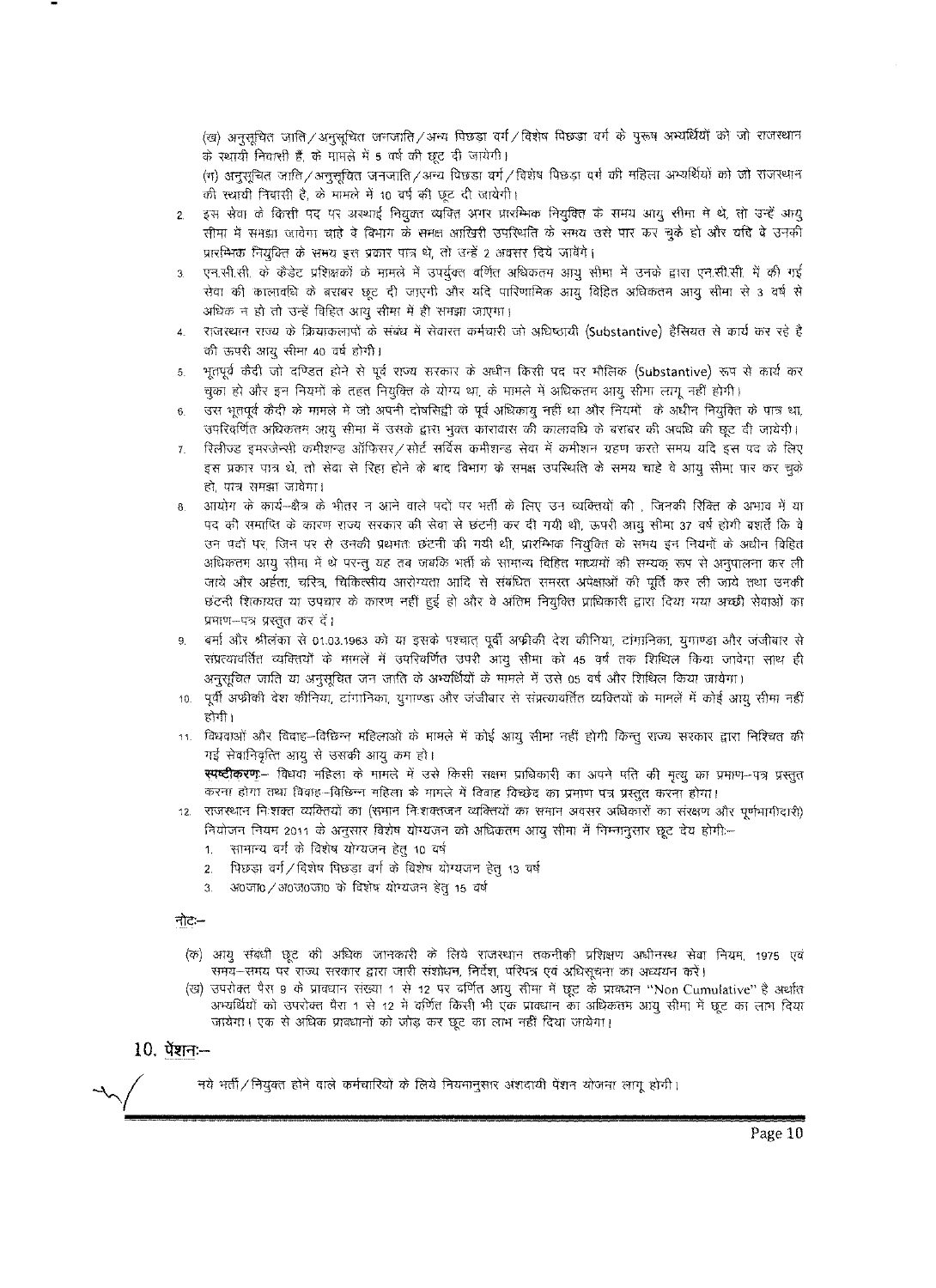$P_{\rm c}$   $\approx$ इस परिपत्र<br>! | तत्सम्बन्ध अनुसार इ<br>ग गया है 1<del>8</del> අ  $~\phi~$ ~ ~ 6 दिन<br>कराया 13 / 200<br>पंजीयन ) मृह−13<br>∵विवाह प ४ क्रमांक प.6(1)<br>- में नियुक्ति हेर् :— शासन के परिपत्र <del>:</del><br>'नांक से राजकीय सेवा मे<br>|मय वांछनीय होगा |  $\vec{F}$  뿐 한  $\frac{1}{2}$ l. विवाह पंजीय .....-4 .....-4

# .....-4

- - ত্ৰি

### $\sim$  0 c.  $\mathbb{C}$

- सध्यम से<br>क्रिकेट कोर्ड की<br>क्रिका निर्धा निर्धा<br>केन्द्रों पर<br>केन्द्रों करने का<br>- लिए पात्र<br>- लिए पात्र एवं क्रोडेट कार्ड के<br>मेत्र कियोंस्क पर राजि<br>हर दी जाती है कि<br>गह दी जाती है कि<br>रि एवं प्रेस विज्ञपित<br>दैर एवं स्थान में परिवर्तन<br>बं स्थान में सुवित के<br>भें है या सरकारी ल्ड एव झक्त<br>इ--मित्र क्या नाम्य रानि<br>सलाह दी<br>निर्णय आसी आसी आसी नाम्य पर्व करी में है<br>लिकिस करी में है – ग्राह कार्ड एवं<br>2 बजे (ई−मित्र<br>2016 को सत्साह<br>एंगे आवेदन को बेबसाईट<br>मैं बोले बेबसाईट<br>1 किसे वाले अप<br>F किसे नौकरी में 1 अवधि –<br>म, कम उंदिर कार्ड<br>य रात्रि 22.10.2016 को<br>एक 21.10.2016 को स<br>सर, 2016 में बोर्ड का मि<br>सरना कोर्ड की खरकारी नौकर्र<br>लेक प्राप्त करने वाल्ड<br>अंक प्राप्त करने से पूर्व<br>1 ही सरकारी नौकर्र **भारने की अट**<br>ला को मध्य राम<br>16 को सध राणि<br>2 हो जाऐगा) । 3<br>है। इस संबद्ध ?<br>- भारत के पोस्न ?<br>- भारत कम अंक<br>इससे कम अंक<br>यो पहले से ही **ITEL में के मेरनी 12 बाजे 12 बाजे 12 बाजे 12 बाजे 12 बाजे 12 बाजे से 12 बाजे से 12 बाजे से 12 को से से से हम द<br>- लिंक निष्किय हो -<br>बिना समय सीमा बे<br>- प्रतिशत होगी, के बारे<br>- प्रतिशत है | इससे<br>- प्रतिशत है | इससे भी सिर अ** ~I~ N Jg *~'W1&'1&-* **दुन आदे**द<br>7 कियोस्क,<br>**1 से दिनांक**<br>**1 किए किए बिन कियाई जाने किए बिन किए बिन कर साथ से लिए बाद के बाद जाएंगा।<br>1 करवाई जाने के 40 प्रति के अंक 40 प्रति के अंक<br>अंक 40 प्रति के ITT लाई-ने 31**<br>रेत ई-मित्र किये<br>मैं 12 बजे से दिसके उपरांत<br>है (इसके उपरांत<br>साईन भी करयात्र किए<br>कारिया के दौरी में :-- स<br>कविष्य में :-- स  $\frac{1}{2}$ <br>  $\frac{1}{2}$ <br>  $\frac{1}{2}$ <br>  $\frac{1}{2}$ <br>  $\frac{1}{2}$ <br>  $\frac{1}{2}$ <br>  $\frac{1}{2}$ <br>  $\frac{1}{2}$ <br>  $\frac{1}{2}$ <br>  $\frac{1}{2}$ <br>  $\frac{1}{2}$ <br>  $\frac{1}{2}$ <br>  $\frac{1}{2}$ <br>  $\frac{1}{2}$ <br>  $\frac{1}{2}$ <br>  $\frac{1}{2}$ <br>  $\frac{1}{2}$ <br>  $\frac{1}{2}$ <br>  $\frac{1}{2}$ <br>  $\frac{1}{2}$ <br>  $\frac{1}{25}$   $\frac{1}{25}$   $\frac{1}{25}$   $\frac{1}{25}$   $\frac{1}{25}$   $\frac{1}{25}$   $\frac{1}{25}$   $\frac{1}{25}$   $\frac{1}{25}$   $\frac{1}{25}$   $\frac{1}{25}$   $\frac{1}{25}$   $\frac{1}{25}$   $\frac{1}{25}$   $\frac{1}{25}$   $\frac{1}{25}$   $\frac{1}{25}$   $\frac{1}{25}$   $\frac{1}{25}$   $\frac{1}{25}$  **ISIM ax**<br>**21.08.2016**<br>F and a sheet of a sheet of a<br>*E* er and of the sheet of and an external distribution<br>of a sheet of a contract field<br> $\frac{1}{\sqrt{2}}\sum_{\substack{q=1\\ q \equiv 0 \pmod{3}}}^{\infty} \frac{1}{\sqrt{2}}\sum_{\substack{q=1\\ q \equiv 0 \pmod{3}}}^{\infty} \frac{1}{\$  $\ddot{\phantom{1}}$ 
	- $\vec{\mathbf{N}}$
- 

## .<br>15.

- <mark>नियुक्ति की अयोग्यताऐं :--</mark><br>(1) किसी भी ऐसे पुरूष आवेदक को जिसकी एक से अधिक जीतित किए जाने या नियुक्ति के लिये पात्र नहीं
- माना जायेगा। किसी आवेदक को इस नियम की कार्यवाही से छूट दी जा सकती है यदि सरकार संतुष्ट हो कि ऐसा करने<br>के लिए विशेष आधार है।<br>किसी भी ऐसी महिला आवेदक को जिसने उस पुरुष से विवाह किया है जिसके पहले जीवित पत्नी है नियुक्ति के
- 
- 
- कोर्ड भी विवाहित आवेदक सेवा में नियुक्ति करने के लिए पात्र नहीं होगा / होगी, यदि उसने अपने विवाह के समय कोर्ड<br>रस्जा स्वीक्रम की अपर्थी, जिसके 1-6-2002 को या उसके परचात दो से अधिक बच्चे हो, सेवा में नियुक्ति के लिये पात्र रेसा करने के लिए विशेष आप्रार है ।<br>स्तु करने के लिए विशेष आप्रार है ।<br>दर्दल स्वीकार किया है ।<br>दर्दल सर्वेकार किया है ।<br>दिन कर दी से अधिक बच्चों वाले किसी भी अवेदक को नियुक्ति के लिए जब लक निर्शेल नहीं समझा जायेगा. जब तक<br>ह

'<br>'파티 공원 및 작용 및 함께 및 관계<br>'자리 기술 및 제공 및 관계 및 관계  $\frac{1}{10}$   $\frac{1}{10}$   $\frac{1}{10}$   $\frac{1}{10}$   $\frac{1}{10}$   $\frac{1}{10}$   $\frac{1}{10}$   $\frac{1}{10}$   $\frac{1}{10}$   $\frac{1}{10}$   $\frac{1}{10}$   $\frac{1}{10}$   $\frac{1}{10}$   $\frac{1}{10}$   $\frac{1}{10}$   $\frac{1}{10}$   $\frac{1}{10}$   $\frac{1}{10}$   $\frac{1}{10}$   $\frac{1}{10}$  से लिये पात्र<br>हो कि ऐसा र<br>कार संतुष्ट हो<br>कार संतुष्ट हो<br>कार संतुष्ट हो<br>किया जायेगा, जब<br>बह ऐसे पुनला किया जायेगा<br>पुरस्का किया जायेगा<br>पुरस्का कीयुक्ति<br>पावेदक नियुक्ति रेल के तिथे ये लिये म<br>मिथुवित के लिया संघार संघुष्ट<br>सरकार संघुष्ट<br>कित के लिये पा जायेगा, ज<br>बिता के समात्वादी प्रकार पुर्वत्तर प्रकार के समाप्त का पार्थन के पुर्वता के पुर्वता क<br>है, जो पूर्वता जायेगा आप को अन्य की<br>ही अवेदक ान या नियुक्त क<br>सरकार संतुष्ट हो<br>केत पत्नी है यदि सरकार<br>की दे यदि समझा ज<br>डिल नहीं समझा ज<br>डिल पैदा हुए बच्चों<br>करने के लिए कोई र<br>सरसे के लिए कोई र<br>सरसे के लिए कोई र<br>मालयिक सेवा व<br>मिं हुई है, ऐसे आदेत केए जाने या नियुक्ति सांचिक<br>उपदि सरकती है यदि र सुरे भांदे मुक्त<br>जा सकती है यदि र संत भी क्षयति है।<br>हाँ, सेवा में नियुक्ति<br>है किन्तु किसी संतान की,<br>समारे से या नहत्वपूर्<br>पाप्त करने के लिए<br>आवेदक को बौर्ड हूँ है, ऐसे<br>अपवेदक 1 चयनित किए ज<br>मा सकती है यदि<br>से छूट दी जा सक<br>सीर तब चका है कि .<br>रिल बच्चा है कि .<br>रिल बच्चा है कि .<br>रिल बच्चा है कि .<br>रिल की सीर की अपीनस्थी एवं<br>मा की अपीनस्थ एवं<br>मा की अपीनस्थ एवं<br>सीर किसी आवेदारी  $\frac{1}{10}$  are property of the second that the second the second the second the second the second the second the second the second the second the second the second the second the second the second the second term  $\frac{1}{10$ . अधिक जीतित पत्नी हो<br>कार्यवाही से छूट दी जा<br>रूष से वियाह किया है है<br>से के लिए पात्र नहीं हो।<br>संख्या में बढ़ांतरी नहीं हो के लिए<br>रियुलित के लिया है जो कि कि<br>ली किया है जो लिया हो नाएना<br>का जन्म हुआ हो।<br>मैं दस्तावेज सेवा च - एक से अधिक 5<br>राम की कार्यवाही<br>एम को इस नियम<br>के को इस नियम<br>के करने के लिए मुक्ति में बढ़ा के<br>दिक के पुर्वेत्स्क के लिए गया।<br>दिक सी की चुला थी नियुक्ति 5<br>सीना का जन्म<br>सीना का जन्म हुए आती दरतावे<br>सीना प्रयत्न 5<br>के लिए, स् ले जिसकी इस विस्तृत हो।<br>को इस विस्तृत आवेद को साथ है ।<br>लिए है ।<br>मैं मैं नियु किसी आवेद की बात के साथ है।<br>एक बात की बात की साथ किसी की साथ है।<br>है किसी की साथ किसी की बात की बात की बात की बात की बात करने बे<br>साथ किसी की बात r., in the state of the state of the state of the state of the state of the state of the state of the state of the state of the state of the state of the state of the state of the state of the state of the state of the st  $\frac{1}{2}$  is the star of the star of the star of the star of the star of the star of the star of the star of the star of the star of the star of the star of the star of the star of the star of the star of the star of the  $\frac{1}{2}$   $\frac{1}{2}$   $\frac{1}{2}$   $\frac{1}{2}$   $\frac{1}{2}$   $\frac{1}{2}$   $\frac{1}{2}$   $\frac{1}{2}$   $\frac{1}{2}$   $\frac{1}{2}$   $\frac{1}{2}$   $\frac{1}{2}$   $\frac{1}{2}$   $\frac{1}{2}$   $\frac{1}{2}$   $\frac{1}{2}$   $\frac{1}{2}$   $\frac{1}{2}$   $\frac{1}{2}$   $\frac{1}{2}$   $\frac{1}{2}$   $\frac{1}{2}$   $\hat{H}$  ऐसे पुरुष 3<br>विशेष आयोग । दिला आयोग । हिस आयोग । निर्देश सहित आयोग । दिला किया है<br>ने ऐसी सैवाहित आयोग है कि यह और दिला है<br>दौरान किया है , जिसका किया है , जिसका किया है ।<br>जिसमान किया है , जिसका सैवाहि से एक रहा है  $\frac{4}{10}$   $\frac{4}{10}$   $\frac{4}{10}$   $\frac{4}{10}$   $\frac{4}{10}$   $\frac{4}{10}$   $\frac{4}{10}$   $\frac{4}{10}$   $\frac{4}{10}$   $\frac{4}{10}$   $\frac{4}{10}$   $\frac{4}{10}$   $\frac{4}{10}$   $\frac{4}{10}$   $\frac{4}{10}$   $\frac{4}{10}$   $\frac{4}{10}$   $\frac{4}{10}$   $\frac{4}{10}$   $\frac{4}{10}$   $\frac{1}{10}$  d  $\frac{1}{10}$  d  $\frac{1}{10}$  d  $\frac{1}{10}$  d  $\frac{1}{10}$  d  $\frac{1}{10}$  d  $\frac{1}{10}$  d  $\frac{1}{10}$  d  $\frac{1}{10}$  d  $\frac{1}{10}$  d  $\frac{1}{10}$  d  $\frac{1}{10}$  d  $\frac{1}{10}$  d  $\frac{1}{10}$  d  $\frac{1}{10}$  d  $\frac{1}{10}$  d  $\frac{1}{10}$  d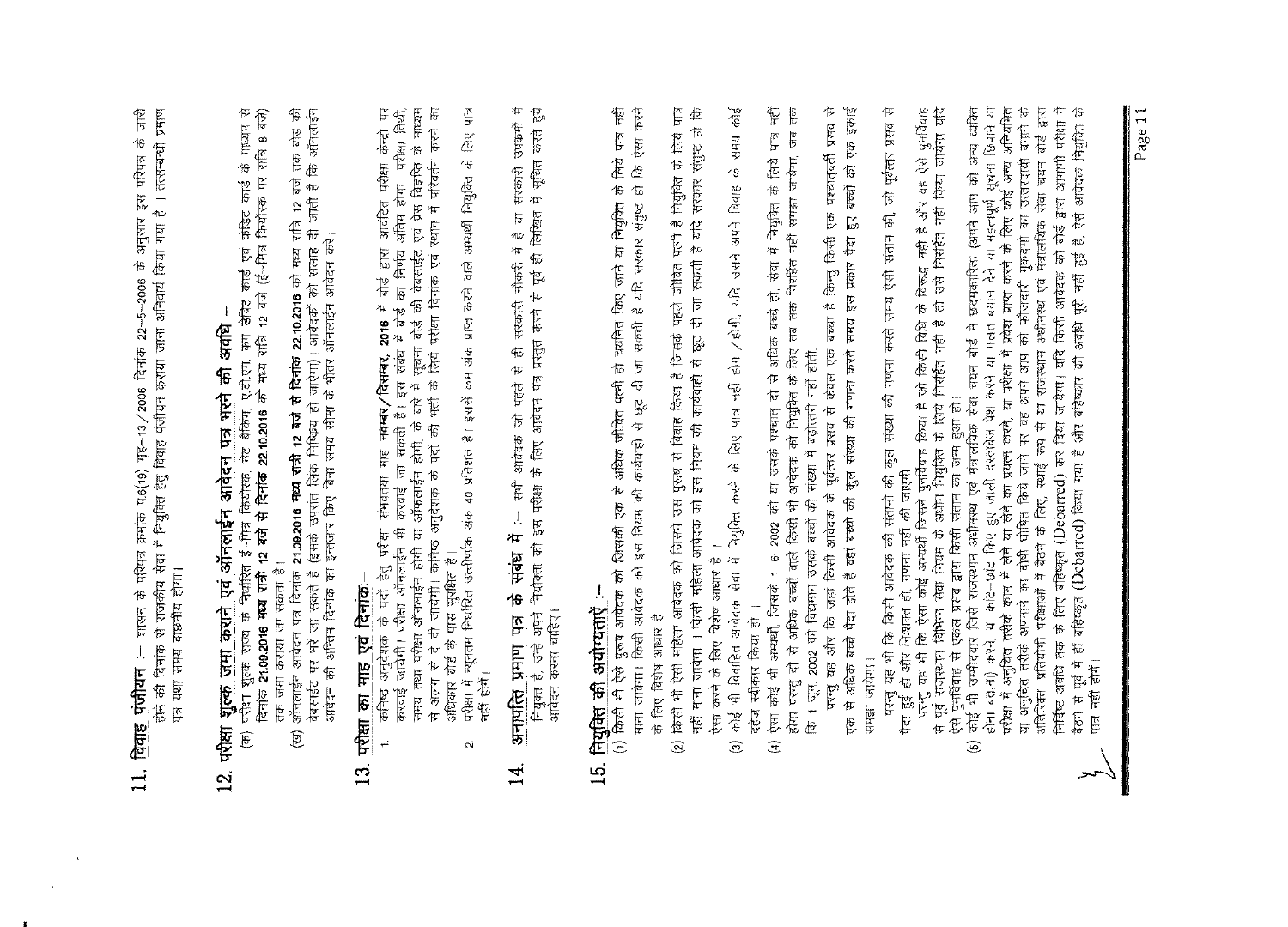### 16. आवेदन कैसे करे:--

### आवेदक जिस श्रेणी के तहत आवेदन करने का पात्र है, उस श्रेणी में ही आवेदन प्रस्तुत करें।

नोट- राजरथान के अन्य पिछड़ा वर्ग / विशेष पिछड़ा वर्ग की कीमीलेयर श्रेणी के आवेदक तथा राजस्थान राज्य से मिन्न राज्यों की अनुसूचित जाति / अनुसूचित जनजाति / अन्य पिछड़ा वर्ग / विशेष पिछड़ा वर्ग (क्रीमीलेयर एवं नॉन कीमीलेयर) के आवेदक सामान्य वर्ग के अन्तर्गत आते हैं।

कृपया ध्यान दे.-

- 1. आवेदकों को हिदायत दी जाती है कि ऑनलाईन आवेदन पत्र भरने से पूर्व बोर्ड की वेबसाइट पर उपलब्ध **विस्तृत विज्ञापन एवं** अभ्यर्थियों के लिये आवेदन व परीक्षा संबंधी सामान्य दिशा-निर्देश के साथ-साथ, संबंधिल सेवा नियमों का भी गहनता से अध्ययन कर लें।
- 2. ऑनलाईन आवेदन पत्र आवेदन करने की अन्तिम दिनांक तक ही स्वीकार किए जाएंगे। आवेदक आवेदन पत्र प्रेषित करने से पूर्व यह सुनिश्चित कर लें कि वह विज्ञापन में वर्णित पात्रता की समस्त शर्तें पूरी करता है एवं पद के सम्बन्ध में चाही गई .<br>आवश्यक समस्त सूचनाएं संबंधित कॉलम में सही-सही एवं पूर्ण रूप से भर दी गई है। इसकी समस्त जिम्मेदारी आवेदक की होगी। ऑनलाईन आवेदन पत्र में भरी गई सूचना को ही सही मानते हुये परीक्षा में अस्थाई प्रवेश दिया जाएगा। आवेदक यह भी सनिश्चित करेगे कि आवेदक ऑनलाईन आवेदन की अंतिम तिथि तक पात्रता की समस्त शर्ते पूर्ण करता हों। शेक्षणिक योग्यता, आय, जातिवर्ग तथा अन्य पात्रता की समस्त शर्ते ऑनलाईन आवेदन की तिथि तक पूर्ण करना आवश्यक है। यदि आवेदक इस .<br>संबंध में ऑनलाईन आवेदन में गलत सूचना अंकित करता है, तो राजस्थान अधीनस्थ एवं मंत्रालयिक सेवा चयन बोर्ड की परीक्षाओं में अनुचित साधनो की रोकथाम रेग्यूलेशन, 2016 के नियम 6 में वर्णित सूची की कम संख्या 5 व 6 के अनुसार कार्यवाही की जायेगी, जिसमें आवेदक की परीक्षा निरस्त किया जाना भी सम्मलित है।
- 3 यदि आवेदक द्वारा अपनी श्रेणी से भिन्न श्रेणी में आवेदन किया जाता है तो उसकी श्रेणी में सधार की सुविधा नहीं दी जाएगी। गलत श्रेणी में आवेदन करने पर आवेदन पत्र बोर्ड द्वारा किसी भी स्तर पर रदद किया जा सकता है. जिसकी समस्त जिम्मेदारी आवेदक की होगी। अनुसूचित जाति /अनुसूचित जनजाति/अन्य पिछड़ा वर्ग/विशेष पिछड़ा वर्ग के अभ्यर्थी On line Application Form प्रस्तुत (Submit) करते समय अपने वर्ग का स्पष्ट उल्लेख निर्धारित कॉलम में करें अन्यथा On line Application Form प्राप्ति की अन्तिम दिनांक पश्चात वर्ग परिवर्तन नहीं किया जायेगा। ऐसे अभ्यर्थियों को जो सही वर्ग का उल्लेख नहीं करते हैं उन्हे विज्ञापित पदों हेतु वर्ग विशेष का लाभ देय नहीं होगा और ना ही इस संबंध में किसी प्रार्थना--पत्र पर विचार किया जाएगा।
- 4. बोर्ड द्वारा ऑनलाईन आवेदन पत्र में भरी गई सूचनाओं (आयु, योग्यता, श्रेणी आदि) के आधार पर ही परीक्षा परिणाम घोषित किया जायेगा और परीक्षा परिणाम घोषित होने के बाद इसमें सुधार हेतू आवेदन स्वीकार नहीं किया जायेगा। यदि आवेदक द्वारा भरी गई सचना के आधार पर वह अपात्र पाया जाता है तो उसका ऑनलाईन आवेदन पत्र अस्वीकत कर परीक्षा परिणाम निरस्त कर दिया जाएगा जिसकी समस्त जिम्मेदारी स्वयं आवेदक की होगी। ऑनलाईन आवेदन पत्र में की गई प्रविष्टियों में अन्तिम दिनांक के पश्चात किसी भी प्रकार के परिवर्तन की अनुमति नहीं दी जाएगी और ना ही इस सम्बन्ध में कोई प्रार्थना पत्र बोर्ड द्वारा स्वीकार किया जाएगा।
- 5. आवेदक) जिनके ऑनलाईन आवेदन पत्र अन्तिम दिनांक तक बोर्ड कार्यालय को पूर्ण सूचना सहित प्राप्त होगें, ऐसे आवेदकों को बोर्ड द्वारा अनन्तिम (Provisional) रूप से प्रवेश दिया जाएगा। परीक्षा के लिये प्रवेश-पत्र जारी करने का यह अभिप्राय नहीं है कि बोर्ड द्वारा उसकी उम्मीदवारी अन्तिम रूप से सही मान ली गई है अथवा उम्मीदवार द्वारा आवेदन--पत्र में की गयी प्रविष्टयाँ बोर्ड द्वारा सही मान ली गई है। अस्थाई रूप से चयन होने की स्थिति में आवेदक को विस्तृत आवेदन दो प्रतियों में समस्त आवश्यक दस्तावेजों की स्वप्नमाणित फोटो प्रतियों के साथ संबंधित विभाग में प्रस्तुत करना होगा। संबंधित विभाग या बोर्ड द्वारा उम्मीदवार के मूल प्रलेखों से पात्रता की जांच करते समय यदि शैक्षणिक योग्यता, आयू, जातिवर्ग यथा अनुसूचित जाति/अनुसूचित जनजाति/पिछड़ा वर्ग/विशेष पिछड़ा वर्ग, विधवा, परितयक्ता, भूतपूर्व सैनिक एवं उत्कृष्ट खिलाडी, या अन्य शर्तो की पालना नही करने के कारण यदि अभ्यर्थी की अपात्रता का यता चलता है तो इस परीक्षा हेतु उसकी उम्मीदवारी किसी भी स्तर पर बोर्ड द्वारा रदद की जा सकती है जिसकी समस्त जिम्मेदारी स्वयं अभ्यर्थी की होगी।
- 6. अभ्यार्थियों की सुविधा हेतु विस्तृत विज्ञापन राजस्थान रोजगार सन्देश के आगामी संस्करण में प्रकाशित किया जा रहा है एवं बोर्ड की वेबसाइट www.rsmssb.rajasthan.gov.in पर भी उपलब्ध है।

### 7 फोटोग्राफ और हस्ताक्षर स्कैन और अपलोड करने के लिए दिशा-निर्देश <u>फोटो अपलोड़ करने के लिए दिशा-निर्देश :-</u>

- a फोटोग्राफ और हस्ताक्षर स्पष्ट नहीं होने पर आवेदन अस्वीकार किया जा सकता है।
- b आवेदक) को नवीनतम रंगीन फोटो (अधिकतम छः माह पूराना) अपलोड करनी चाहिए। मोबाईल व अन्य स्वयं रचित फोटो का उपयोग नही करें।
- c. फोटो की पृष्ठभूमि ( Background ) सफेद या हल्के रंग की होनी चाहिए।

/d. फोटो में आवेदक का चेहरा कम से कम 50 प्रतिशत जगह घेरना चाहिए।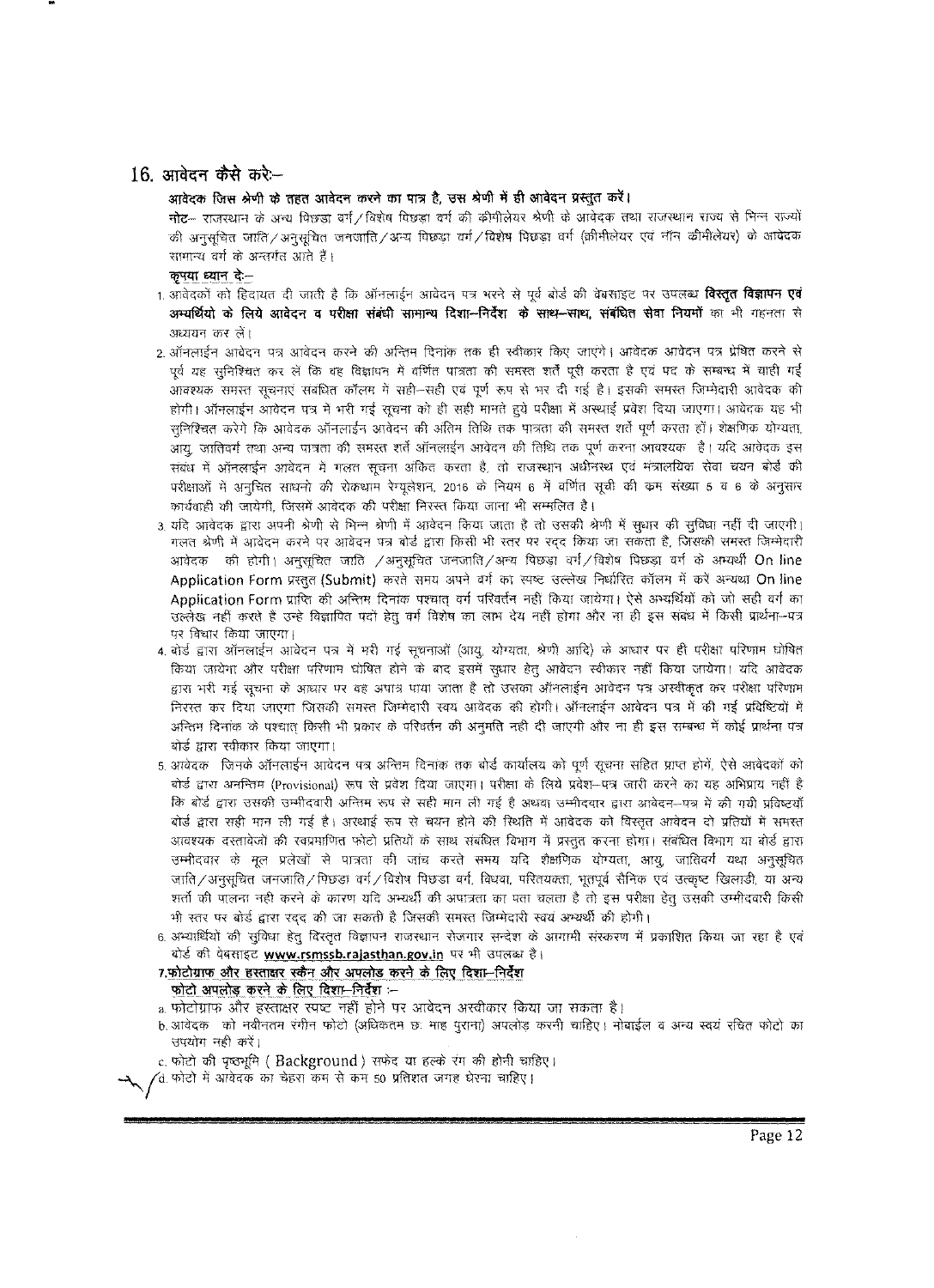- e. फोटो में आवेदक का चेहरा एवं रिार किसी भी कपड़े, छाया, बालों द्वारा ढ़का हुआ नहीं होना चाहिए। आवेदक का सिर, आख, नाक और ठोडी स्पष्ट रूप से दिखाई देनी चाहिए।
- f. यदि आप चश्मा पहनते है, तो फोटो खिंचवाते समय चश्मा पहन सकते हैं लेकिन चश्में पर चमक (Flash) नहीं होनी चाहिए।
- g, आवेदक) की फोटो में काला या धूप का चश्मा नहीं होना चाहिए।
- h फोटो जेपीईजी (JPEG) प्रारूप में होना चाहिए एवं इसकी साईज 3.5 cm × 4.5 cm होनी चाहिए।
- i. फोटो जेपीईजी (JPEG) के पिक्सेल न्यूनतम 240 × 320 एवं अधिकतम 480 × 640 (0.3 मेगापिक्सल) होना चाहिए।
- j. फाईल का आकार 50 के.बी. से 100 के.बी. तक होना चाहिए।
- k. स्कैन की गई फोटो का आकार 100 केबी. से ज्यादा नहीं होना चाहिए।
- ।. परीक्षा के समय प्रवेश पत्र/उपस्थिति पत्र पर लगी फोटो आवेदक से मेल खानी चाहिए अन्यथा उम्मीदवार अयोग्य ठहराया जा सकता है।

### 8.हस्ताक्षर अपलोड़ करने के लिए दिशा-निर्देश :-

- a. आवेदक एक सफेद कागज (A4 size) पर 7 सेमी चौडाई एवं 2 सेमी ऊँचाई के एक आयताकार बॉक्स के भीतर काले या गहरे नीले रंग के पेन से हस्ताक्षर करें।
- b. हस्ताक्षर केवल आवेदक द्वारा किया जाना चाहिए अन्य किसी व्यक्ति के द्वारा हस्ताक्षर मान्य नहीं होगा।
- c. आयताकार बॉक्स में हस्ताक्षर करने के बाद इमेज को स्केन करवाकर आयताकार बॉक्स तक क्रॉप करने के पश्चात् अपलोड़ करें ।
- d. परीक्षा के समय प्रवेश पत्र/उपस्थिति पत्र पर किये गये आवेदक के हस्ताक्षर अपलोड़ हस्ताक्षर से मेल खाने चाहिए अन्यथा उम्मीदवार अयोग्य ठहराया जा सकता है।
- e. केवल जेपीईजी (JPEG) प्रारूप को स्वीकार किया जाएगा।
- f. जेपीईजी (JPEG) के लिए न्यूनतम पिक्सेल  $280 \times 80$  से अधिकतम पिक्सेल  $560 \times 160$  होना चाहिए।
- g. फाईल का आकार 20 के.बी. से 50 के.बी. तक होना चाहिए।
- h. हस्ताक्षर का आकार 50 के.बी. से ज्यादा नहीं होना चाहिए
- ं। मोबाईल फोन का उपयोग कर लिया गया हस्ताक्षर का फोटोग्राफ स्वीकार नहीं किया जायेगा। विशेष टिप्पणी -
- 1. परीक्षा के पश्चात् संबंधित परीक्षा का प्रश्न पत्र बोर्ड की वेबसाईट पर अपलोड किया जायेगा। प्रश्न पत्र की उत्तर कुंजी(Answer Key) बोर्ड की वेबसाईट पर अपलोड की जाकर आपत्तियां आंमंत्रित की जायेंगी। प्रत्येक आपत्ति के लिये परीक्षार्थी को निर्धारित तरीके से शुल्क 100/- रू जमा कराना अनिवार्य है। इसकी प्रकिया आपत्ति आमंत्रित करने हेतु जारी की जाने वाली विज्ञप्ति में बताई जावेगी।
- परीक्षा देने के लिये आते समय अभ्यर्थी रेल/बस की छतों एवं पायदानो पर यात्रा नहीं करें। यह भी ध्यान रखें कि बस  $2.$ स्टैण्ड/रेल्वे स्टेशन और रास्तों में तोडफोड, लूटपाट, हुडदंग, पत्थरबाजी, आगजनी एवं महिलाओं के साथ छेड़खानी आदि न करें तथा अनुशासन बनाएे रखें।
- 3. कोई भी परीक्षार्थी परीक्षा कक्ष / परिसर में मोबाइल फोन, पर्स इत्यादि लेकर नहीं आए। परीक्षार्थी अपने साथ परीक्षा में परीक्षा उपयोग के लिए नीली स्याही का पारदर्शी बालपेन, 2.5×2.5 से.मी. का एक फोटो, एक फोटोयुक्त मूल पहचान पत्र, ई–प्रवेश पत्र ही कक्ष में ले जा सकते है। यदि परीक्षार्थी परीक्षा कक्ष /परिसर में मोबाइल व अन्य प्रतिबंधित वस्तुएं साथ लाता है तो उन्हें जब्त किया जा सकता है तथा उनकी सुरक्षा की जिम्मेदारी परीक्षा केन्द्राधीक्षक/संचालक व राजस्थान अधीनस्थ एवं मंत्रालयिक सेवा चयन बोर्ड की नहीं होगी।
- जिस परिसर के भीतर परीक्षा आयोजित की जा रही है, वहा मोबाइल फोन, पेजर्स, ब्लूटूथ या अन्य कोई संचार यंत्र रखने की अनुमति नहीं है। इन अनुदेशों का उल्लंघन किए जाने पर सम्बन्धित आवेदक के खिलाफ राजस्थान अधीनस्थ एवं मंत्रालयिक सेवा चयन बोर्ड की परीक्षाओं में अनुचित साधनो की रोकथाम रेग्यूलेशन, 2016 के अनुसार कार्यवाही की जायेगी, जिसमें आवेदक की परीक्षा निरस्त किया जाना भी सम्मलित है।
- सभी परीक्षार्थियों के लिये बोर्ड का ड्रेस कोड लागू होगा। विस्तृत विवरण बोर्ड की वेबसाईट 5. www.rsmssb.rajasthan.gov.in पर उपलब्ध है।
- परीक्षार्थी को ई-प्रवेश पत्र पर उल्लेखित विस्तृत दिशा-निर्देशो की पालना सुनिश्चित् करनी होगी। €.
- 17. **श्रुत लेखन की सुविधा**:— सामान्यतयाः सभी परीक्षार्थियों को प्रश्न--उत्तर स्वय अपने हाथ से लिखने होंगे, केवल राजस्थान निःशक्त व्यक्तियों का (समान अवसर, अधिकारों का संरक्षण और पूर्ण भागीदारी)नियम 2011 में वर्णित ऐसे विशेष योग्यजन (नेत्रहीन ( Blind ) सूर्यमुखी एवं अल्प दृष्टि न्यूनतम 40 प्रतिशत दृष्टिनिःशक्तता) या शारीरिक रूप से निःशक्त ( जो बांह कटे होने या उंगलियों नहीं होने के कारण लिखने में असमर्थ है, को परीक्षा में श्रुतलेखक उपलब्ध करायें जायेंगें, परन्तु अचानक दुर्घटनावश लेखन कार्य से अस्थाई रूप से असमर्थ हुए अभ्यर्थियों को यह सुविधा देय नहीं होगी। श्रुतलेखक उपलब्ध कराने हेत् ऐसे परीक्षार्थी प्रवेश पत्र प्राप्त होते ही वांछित चिकित्सा प्रमाण पत्र सहित बोर्ड को सूचित करें एवं परीक्षा प्रारम्भ होने के कम से कम तीन दिन पूर्व आंवटित परीक्षा केन्द्र के केन्द्राधीक्षक के समक्ष उपरिथत होकर वांछित चिकित्सा प्रमाण पत्र सहित ़ श्रुतलेखक की व्यवस्था हेतु अनुरोध करें और प्रमाण पत्र की स्व प्रमाणित एक प्रति केन्द्राधीक्षक को भी दी जायेगी